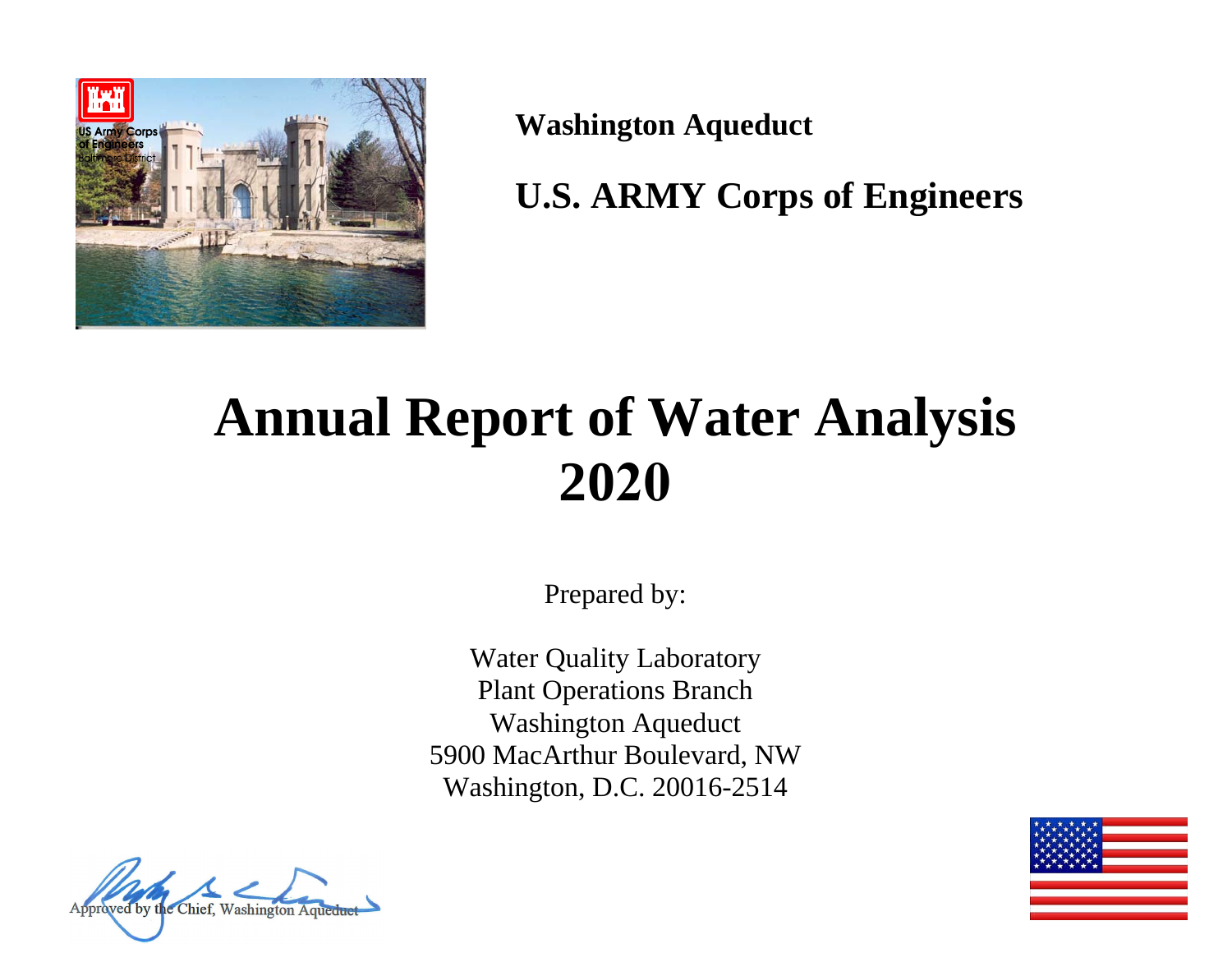

#### **Potomac River Raw Water Supply**

|                         |          |                   |                         |                  |                         | <b>Miscellaneous Physical Parameters</b> |                    |                |                      |                 |                          |                                                      |                |                  | Inorganic lons |                                     |                      |             |                |                                     |                  | Microorganisms                       |                                              |           |           |
|-------------------------|----------|-------------------|-------------------------|------------------|-------------------------|------------------------------------------|--------------------|----------------|----------------------|-----------------|--------------------------|------------------------------------------------------|----------------|------------------|----------------|-------------------------------------|----------------------|-------------|----------------|-------------------------------------|------------------|--------------------------------------|----------------------------------------------|-----------|-----------|
|                         | 품        | <b>ALKALINITY</b> | CONDUCTIVITY            | DISSOLVED SOLIDS | SUSPENDED SOLIDS        | TOTAL SOLIDS                             | <b>TEMPERATURE</b> | TOTAL HARDNESS | TOTAL ORGANIC CARBON | TURBIDITY       | TOTAL AMMONIA - N        | <b>BROMIDE</b>                                       | CHLORIDE       | <b>FLUORIDE</b>  | NITRATE-N      | NITRITE - N                         | ORTHOPHOSPHATE - PO4 | PERCHLORATE | <b>SULFATE</b> | TOTAL COLIFORM                      | <b>Froom</b>     | <b>GIARDIA</b><br>Great Falls Intake | <b>CRYPTOSPORIDIUM</b><br>Great Falls Intake |           |           |
|                         |          | ppm               | uS/cm                   | ppm              | ppm                     | ppm                                      | $\mathsf{P}$       | ppm            | ppm                  | <b>NTU</b>      | ppm                      | ppm                                                  | ppm            | ppm              | ppm            | ppm                                 | ppm                  | ppb         | ppm            | MPN/100mL                           | MPN/100mL        | cysts/L                              | Oocysts/L                                    |           |           |
| Jan                     | 8.0      | 66                | 296                     | 203              | 55                      | 258                                      | 48                 | 105            | 2.9                  | 13              | <b>ND</b>                | <b>ND</b>                                            | 31             | <b>ND</b>        | 2.1            | <b>ND</b>                           | <b>ND</b>            | 0.3         | 22             | 5515                                | 204              | 0.47                                 | 0.19                                         |           |           |
| Feb                     | 8.0      | 68                | 268                     | 133              | 21                      | 154                                      | 49                 | 104            | 2.2                  | 6               | 0.05                     | <b>ND</b>                                            | 26             | <b>ND</b>        | 2.1            | <b>ND</b>                           | <b>ND</b>            | <b>ND</b>   | 23             | 833                                 | 78               | 0.09                                 | 0.19                                         |           |           |
| Mar                     | 8.0      | 75                | 279                     | 154              | $\mathbf{3}$            | 157                                      | 57                 | 111            | 2.6                  | 5               | <b>ND</b>                | <b>ND</b>                                            | 30             | <b>ND</b>        | 1.7            | <b>ND</b>                           | <b>ND</b>            | 0.3         | 24             | 471                                 | 25               | $0.28\,$                             | <b>ND</b>                                    |           |           |
| Apr                     | 7.8      | 63                | 236                     | 132              | 101                     | 233                                      | 61                 | 97             | 2.5                  | 8               | $\hspace{0.05cm} \cdots$ | <b>ND</b>                                            | 21             | 0.11             | $1.2$          | <b>ND</b>                           | <b>ND</b>            | 0.2         | 19             | 3568                                | 834              | 0.09                                 | <b>ND</b>                                    |           |           |
| May                     | 7.9      | 72                | 266                     | 144              | 29                      | 173                                      | 67                 | 104            | 2.9                  | 9               | <b>ND</b>                | <b>ND</b>                                            | 19             | <b>ND</b>        | 1.3            | <b>ND</b>                           | <b>ND</b>            | 0.2         | 22             | 1773                                | 38               | <b>ND</b>                            | <b>ND</b>                                    |           |           |
| Jun                     | 7.8      | 78                | 290                     | 162              | 29                      | 191                                      | 80                 | 107            | $2.5\,$              | $\overline{7}$  | <b>ND</b>                | <b>ND</b>                                            | 21             | <b>ND</b>        | 1.1            | <b>ND</b>                           | <b>ND</b>            | $0.2\,$     | $\bf 22$       | 18159                               | 547              | $\sf ND$                             | ${\sf ND}$                                   |           |           |
| Jul                     | 8.1      | 92                | 315                     | 213              | <b>ND</b>               | 213                                      | 86                 | 132            | $2.6\,$              | 6               | <b>ND</b>                | 0.04                                                 | 23             | 0.11             | 0.8            | <b>ND</b>                           | <b>ND</b>            | 0.3         | 32             | 34508                               | 88               | <b>ND</b>                            | ${\sf ND}$                                   |           |           |
| Aug                     | 7.9      | 93                | 321                     | 239              | 17                      | 256                                      | 80                 | 133            | 3.5                  | $\overline{7}$  | <b>ND</b>                | <b>ND</b>                                            | 23             | 0.12             | 1.0            | <b>ND</b>                           | <b>ND</b>            | ${\sf ND}$  | 29             | 38448                               | 543              | <b>ND</b>                            | ${\sf ND}$                                   |           |           |
| Sep                     | 8.2      | 96                | 357                     | 199              | $\overline{\mathbf{2}}$ | 201                                      | 73                 | 141            | 2.8                  | $5\phantom{.0}$ | <b>ND</b>                | 0.04                                                 | 27             | 0.12             | 0.8            | <b>ND</b>                           | <b>ND</b>            | <b>ND</b>   | 34             | 7230                                | 60               | <b>ND</b>                            | <b>ND</b>                                    |           |           |
| Oct                     | 8.3      | 104               | 388                     | 227              | <b>ND</b>               | 227                                      | 64                 | 157            | 2.2                  | $\mathbf{3}$    | <b>ND</b>                | 0.05                                                 | 32             | 0.15             | 0.7            | <b>ND</b>                           | <b>ND</b>            | 0.2         | 45             | 1600                                | 25               | 0.28                                 | $\sf ND$                                     |           |           |
| Nov                     | 8.0      | 96                | 350                     | 168              | 14                      | 182                                      | 53                 | 142            | 3.0                  | 6               | <b>ND</b>                | <b>ND</b>                                            | 29             | 0.12             | 1.0            | <b>ND</b>                           | <b>ND</b>            | $0.2\,$     | 37             | 5108                                | 404              | 0.28                                 | $\sf ND$                                     |           |           |
| <b>Dec</b>              | 7.8      | 70                | 273                     | 164              | 16                      | 180                                      | 44                 | 109            | 3.2                  | 12              | <b>ND</b>                | <b>ND</b>                                            | 29             | <b>ND</b>        | 1.6            | <b>ND</b>                           | <b>ND</b>            | 0.2         | 21             | 9498                                | 505              | $\hspace{0.05cm} \cdots$             | ---                                          |           |           |
|                         |          |                   |                         |                  |                         |                                          |                    |                |                      |                 |                          |                                                      | Metals         |                  |                |                                     |                      |             |                |                                     |                  |                                      |                                              |           |           |
|                         | ALUMINUM | ANTIMONY          | ARSENIC                 | <b>BARIUM</b>    | <b>BERYLLIUM</b>        | CADMIUM                                  | CALCIUM            | CHROMIUM       | <b>COBALT</b>        | COPPER          | IRON                     | <b>GY3</b>                                           | <b>LITHIUM</b> | <b>MAGNESIUM</b> | MANGANESE      | <b>MOLYBDENUM</b>                   | <b>NICKEL</b>        | SELENIUM    | <b>SILVER</b>  | <b>NUIGOS</b>                       | <b>STRONTIUM</b> | THALLIUM                             | <b>THORIUM</b>                               | URANIUM   | ZINC      |
|                         | ppb      | ppb               | ppb                     | ppb              | ppb                     | ppb                                      | ppm                | ppb            | ppb                  | ppb             | ppb                      | ppb                                                  | ppb            | ppm              | ppb            | ppb                                 | ppb                  | ppb         | ppb            | ppm                                 | ppb              | ppb                                  | ppb                                          | ppb       | ppb       |
| Jan                     | 379      | <b>ND</b>         | <b>ND</b>               | 33               | <b>ND</b>               | <b>ND</b>                                | 30                 | <b>ND</b>      | 0.5                  | 2.2             | 356                      | 0.7                                                  | 1.4            | $\overline{7}$   | 54             | 0.6                                 | $1.2$                | <b>ND</b>   | ND             | 16                                  | 104              | <b>ND</b>                            | <b>ND</b>                                    | 0.2       | 5.9       |
| Feb                     | 211      | <b>ND</b>         | <b>ND</b>               | 38               | <b>ND</b>               | <b>ND</b>                                | 30                 | <b>ND</b>      | 0.3                  | 1.8             | 319                      | 0.4                                                  | 1.8            | $\overline{7}$   | 38             | <b>ND</b>                           | 1.1                  | <b>ND</b>   | ND             | 13                                  | 131              | <b>ND</b>                            | <b>ND</b>                                    | <b>ND</b> | 5.0       |
| Mar                     | 143      | <b>ND</b>         | <b>ND</b>               | 34               | <b>ND</b>               | <b>ND</b>                                | 32                 | <b>ND</b>      | 0.2                  | $1.4$           | 235                      | 0.3                                                  | 1.7            | 8                | 35             | <b>ND</b>                           | 0.9                  | <b>ND</b>   | ND             | 14                                  | 138              | <b>ND</b>                            | <b>ND</b>                                    | <b>ND</b> | <b>ND</b> |
| Apr                     | 432      | <b>ND</b>         | <b>ND</b>               | 35               | <b>ND</b>               | <b>ND</b>                                | 27                 | <b>ND</b>      | 0.6                  | 2.1             | 582                      | $0.7\,$                                              | $1.8$          | $\overline{7}$   | 62             | <b>ND</b>                           | 1.3                  | <b>ND</b>   | ND             | 12                                  | 117              | <b>ND</b>                            | <b>ND</b>                                    | <b>ND</b> | 6.0       |
| May                     | 438      | <b>ND</b>         | <b>ND</b>               | 43               | <b>ND</b>               | <b>ND</b>                                | 30                 | <b>ND</b>      | $1.2$                | 2.4             | 765                      | 1.4                                                  | $2.4\,$        | $\overline{7}$   | 87             | <b>ND</b>                           | 2.4                  | <b>ND</b>   | <b>ND</b>      | 10                                  | 97               | <b>ND</b>                            | <b>ND</b>                                    | 0.2       | 8.7       |
| Jun                     | 148      | ND.               | 0.6                     | 40               | ND                      | ND                                       | 32                 | ND             | 0.3                  | 1.8             | 227                      | 0.3                                                  | 2.3            | $\overline{7}$   | 31             | ND                                  | 1.0                  | ND          | ND             | 11                                  | 151              | ND                                   | ND                                           | ND.       | <b>ND</b> |
| Jul                     | 123      | ND.               | 0.6                     | 42               | ND                      | ND                                       | 38                 | <b>ND</b>      | 0.3                  | 2.4             | 565                      | 0.4                                                  | 2.1            | 9                | 34             | 0.7                                 | 1.1                  | <b>ND</b>   | ND.            | 14                                  | 148              | <b>ND</b>                            | <b>ND</b>                                    | 0.3       | 3.4       |
| Aug                     | 543      | ND.               | 1.5                     | 42               | ND                      | 0.2                                      | 38                 | <b>ND</b>      | 0.8                  | 6.3             | 1004                     | 3.2                                                  | 2.7            | 8                | 55             | 0.7                                 | 2.3                  | <b>ND</b>   | ND.            | 13                                  | 148              | ND                                   | 0.5                                          | 0.3       | 7.6       |
| Sep                     | 212      | ND.               | 0.6                     | 43               | ND                      | ND.                                      | 40                 | ND.            | 0.4                  | 1.7             | 334                      | 0.3                                                  | 2.2            | 10               | 57             | 0.8                                 | 1.1                  | ND.         | ND.            | 16                                  | 172              | ND                                   | ND                                           | 0.2       | <b>ND</b> |
| Oct                     | 120      | ND.               | ND.                     | 40               | ND                      | ND                                       | 44                 | ND.            | ND                   | 1.5             | 97                       | ND                                                   | 3.4            | 11               | 21             | 1.0                                 | 0.9                  | ND.         | ND.            | 19                                  | 243              | ND                                   | ND.                                          | 0.4       | <b>ND</b> |
| Nov                     | 145      | ND.               | ND.                     | 46               | ND                      | ND                                       | 41                 | ND.            | ND                   | 2.1             | 202                      | 0.3                                                  | 3.3            | 10               | 41             | 1.0                                 | 1.1                  | ND          | ND.            | 15                                  | 239              | ND.                                  | ND                                           | 0.3       | <b>ND</b> |
| Dec                     | 291      | ND.               | ND                      | 37               | ND                      | ND                                       | 32                 | ND             | 0.4                  | 2.7             | 608                      | 0.6                                                  | 1.8            | 7                | 68             | 0.7                                 | 1.3                  | ND.         | ND.            | 14                                  | 144              | ND                                   | ND                                           | 0.2       | 6.1       |
| ppm = Parts Per Million |          |                   | ppb = Parts Per Billion |                  |                         | ND = Not Detected                        |                    |                |                      |                 |                          | MPN/100mL = Most Probable Number per 100 milliLiters |                |                  |                | NTU = Nephelometric Turbidity Units |                      |             |                | µS/cm = microSiemens per centimeter |                  |                                      | "---" = No Analysis Required                 |           | Page      |

Page 1 of 7

**ND** 

 $\sf ND$ 

 $6.1$ 

 $5.0$ 

**ND**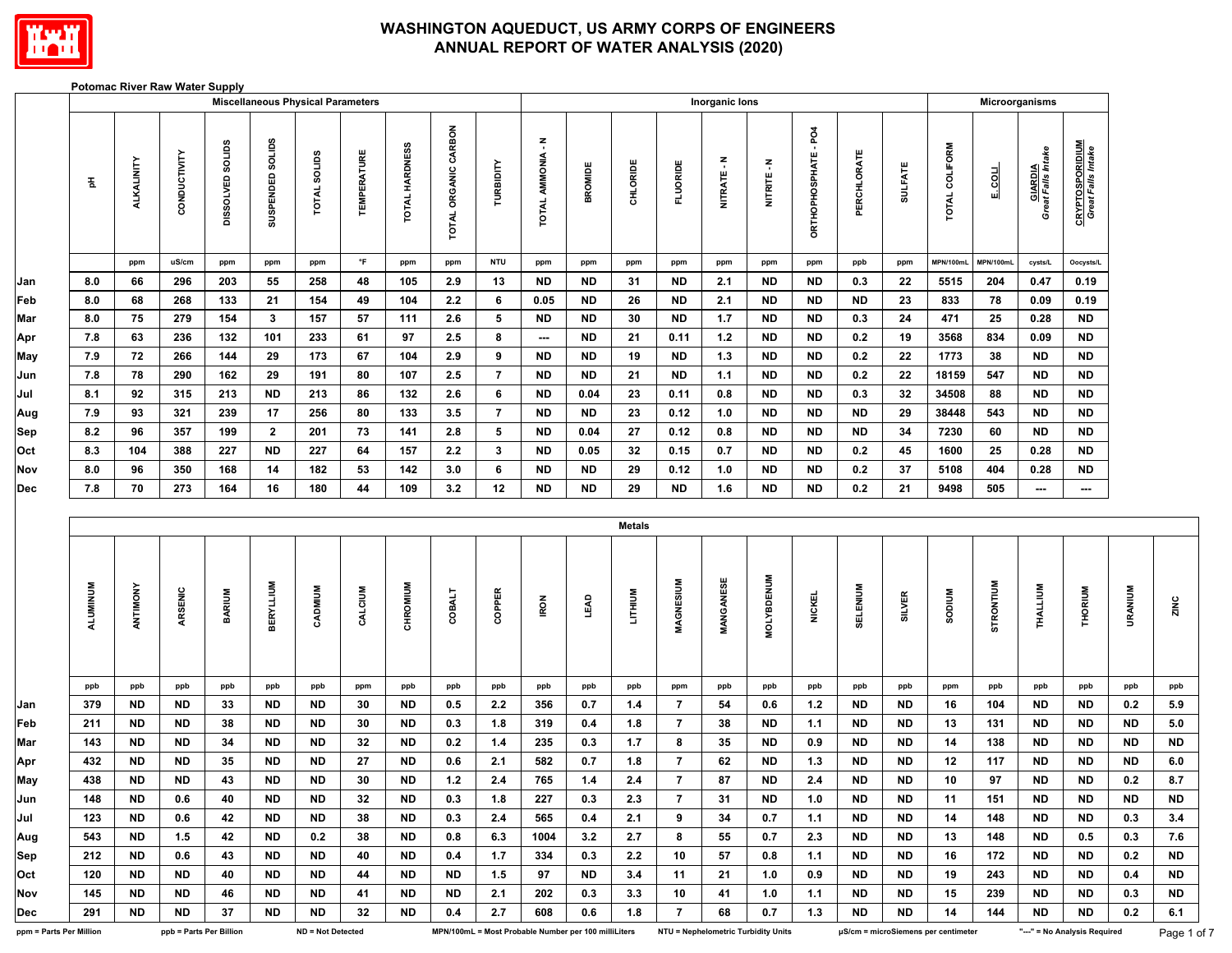

|                                                                                                 |                           |                                                      |          |                | Inorganic lons |                |                            |             |                |          |           |           |               |                          |                         |         |           |                          |        |                         |           |                |                | <b>Metals</b> |                          |                   |               |                          |           |                              |               |           |                |           |                |                 |               |
|-------------------------------------------------------------------------------------------------|---------------------------|------------------------------------------------------|----------|----------------|----------------|----------------|----------------------------|-------------|----------------|----------|-----------|-----------|---------------|--------------------------|-------------------------|---------|-----------|--------------------------|--------|-------------------------|-----------|----------------|----------------|---------------|--------------------------|-------------------|---------------|--------------------------|-----------|------------------------------|---------------|-----------|----------------|-----------|----------------|-----------------|---------------|
|                                                                                                 | Ŧ<br><b>TOTAL AMMONIA</b> | BROMIDE                                              | CHLORIDE | FLUORIDE       | NITRATE - N    | NITRITE-N      | ğ<br><b>ORTHOPHOSPHATE</b> | PERCHLORATE | <b>SULFATE</b> | ALUMINUM | ANTIMONY  | ARSENIC   | <b>BARIUM</b> | <b>BERYLLIUM</b>         | CADMIUM                 | CALCIUM | CHROMIUM  | <b>COBALT</b>            | COPPER | <b>IRON</b>             | LEAD      | LITHIUM        | MAGNESIUM      | MANGANESE     | <b>MERCURY</b>           | <b>MOLYBDENUM</b> | <b>NICKEL</b> | POTASSIUM                | SELENIUM  | <b>SILVER</b>                | <b>MUIDOS</b> | STRONTIUM | THALLIUM       | THORIUM   | <b>URANIUM</b> | <b>VANADIUM</b> | ZINC          |
| <b>EPA MCL*</b>                                                                                 |                           |                                                      |          | $\overline{4}$ | 10             | $\overline{1}$ |                            |             |                |          | 6         | 10        | 2000          | $\overline{4}$           | 5                       |         | 100       |                          |        |                         |           |                |                |               | $\overline{2}$           |                   |               |                          | 50        |                              |               |           | $\overline{2}$ |           | 30             |                 |               |
| Units                                                                                           | ppm                       | ppm                                                  | ppm      | ppm            | ppm            | ppm            | ppm                        | ppb         | ppm            | ppb      | ppb       | ppb       | ppb           | ppb                      | ppb                     | ppm     | ppb       | ppb                      | ppb    | ppb                     | ppb       | ppb            | ppm            | ppb           | ppb                      | ppb               | ppb           | ppm                      | ppb       | ppb                          | ppm           | ppb       | ppb            | ppb       | ppb            | ppb             | ppb           |
|                                                                                                 |                           | Dalecarlia Water Treatment Plant Finished Water      |          |                |                |                |                            |             |                |          |           |           |               |                          |                         |         |           |                          |        |                         |           |                |                |               |                          |                   |               |                          |           |                              |               |           |                |           |                |                 |               |
| Jan                                                                                             | 0.8                       | <b>ND</b>                                            | 37       | 0.6            | 2.1            | <b>ND</b>      | 2.6                        | 0.3         | 37             | 18       | <b>ND</b> | <b>ND</b> | 32            | <b>ND</b>                | <b>ND</b>               | 35      | <b>ND</b> | <b>ND</b>                | $1.2$  | ND                      | <b>ND</b> | 1.4            | 7              | 0.7           | <b>ND</b>                | <b>ND</b>         | 0.6           | 2.6                      | <b>ND</b> | <b>ND</b>                    | 21            | 136       | <b>ND</b>      | <b>ND</b> | <b>ND</b>      | <b>ND</b>       | 0.8           |
| Feb                                                                                             | 0.8                       | <b>ND</b>                                            | 27       | 0.6            | 2.0            | ND             | 2.6                        | 0.3         | 37             | 20       | <b>ND</b> | <b>ND</b> | 31            | <b>ND</b>                | <b>ND</b>               | 33      | <b>ND</b> | ND                       | 0.9    | ND                      | ND        | 1.3            | $\overline{7}$ | 0.6           | <b>ND</b>                | <b>ND</b>         | 0.6           | ---                      | <b>ND</b> | <b>ND</b>                    | 16            | 125       | <b>ND</b>      | <b>ND</b> | <b>ND</b>      | <b>ND</b>       | 0.8           |
| Mar                                                                                             | 0.7                       | <b>ND</b>                                            | 32       | 0.6            | 1.7            | ND             | 2.4                        | 0.3         | 34             | 19       | <b>ND</b> | <b>ND</b> | 32            | <b>ND</b>                | <b>ND</b>               | 36      | <b>ND</b> | ND                       | 1.0    | ND                      | ND        | 1.3            | $\overline{7}$ | 0.6           | <b>ND</b>                | <b>ND</b>         | 0.6           | $\hspace{0.05cm} \cdots$ | <b>ND</b> | <b>ND</b>                    | 20            | 132       | <b>ND</b>      | <b>ND</b> | <b>ND</b>      | <b>ND</b>       | 0.9           |
| Apr                                                                                             | $\overline{\phantom{a}}$  | <b>ND</b>                                            | 25       | 0.7            | 1.3            | ND             | 2.5                        | 0.2         | 33             | 14       | <b>ND</b> | <b>ND</b> | 29            | <b>ND</b>                | <b>ND</b>               | 31      | <b>ND</b> | <b>ND</b>                | 1.0    | ND                      | ND        | 1.7            | 7              | 0.7           | <b>ND</b>                | <b>ND</b>         | <b>ND</b>     | 1.9                      | <b>ND</b> | <b>ND</b>                    | 15            | 120       | <b>ND</b>      | <b>ND</b> | ND.            | ND              | <b>ND</b>     |
| May                                                                                             | 0.8                       | ND                                                   | 23       | 0.7            | 1.3            | <b>ND</b>      | 2.5                        | <b>ND</b>   | 34             | 26       | <b>ND</b> | ND        | 27            | <b>ND</b>                | <b>ND</b>               | 31      | ND        | ND                       | 0.7    | ND                      | ND        | 1.8            | 6              | 0.8           | ND                       | <b>ND</b>         | 0.5           | $\hspace{0.05cm} \cdots$ | <b>ND</b> | <b>ND</b>                    | 16            | 94        | <b>ND</b>      | <b>ND</b> | ND.            | ND.             | <b>ND</b>     |
| Jun                                                                                             | 0.9                       | <b>ND</b>                                            | 26       | 0.7            | 1.1            | <b>ND</b>      | 2.4                        | <b>ND</b>   | 39             | 47       | <b>ND</b> | <b>ND</b> | 37            | <b>ND</b>                | <b>ND</b>               | 37      | <b>ND</b> | <b>ND</b>                | 1.0    | ND                      | ND        | 1.9            | - 7            | 0.7           | <b>ND</b>                | <b>ND</b>         | 0.5           | ---                      | <b>ND</b> | <b>ND</b>                    | 19            | 164       | <b>ND</b>      | <b>ND</b> | <b>ND</b>      | <b>ND</b>       | <b>ND</b>     |
| Jul                                                                                             | 0.8                       | <b>ND</b>                                            | 29       | 0.7            | 0.9            | <b>ND</b>      | 2.4                        | 0.9         | 46             | 41       | <b>ND</b> | <b>ND</b> | 41            | <b>ND</b>                | <b>ND</b>               | 41      | <b>ND</b> | <b>ND</b>                | ND     | ND                      | ND        | 2.0            | 9              | 0.7           | <b>ND</b>                | 0.6               | 0.6           | 2.7                      | <b>ND</b> | <b>ND</b>                    | 20            | 161       | <b>ND</b>      | ND        | <b>ND</b>      | ND              | <b>ND</b>     |
| Aug                                                                                             | 0.9                       | <b>ND</b>                                            | 29       | 0.7            | 0.9            | ND             | 2.5                        | <b>ND</b>   | 48             | 69       | <b>ND</b> | 0.4       | 45            | <b>ND</b>                | <b>ND</b>               | 41      | <b>ND</b> | ND                       | $1.2$  | <b>ND</b>               | ND        | 2.1            | 8              | 1.1           | <b>ND</b>                | 1.0               | 0.6           | $\hspace{0.05cm} \cdots$ | <b>ND</b> | <b>ND</b>                    | 20            | 219       | <b>ND</b>      | <b>ND</b> | <b>ND</b>      | 1.0             | <b>ND</b>     |
| Sep                                                                                             | 0.9                       | <b>ND</b>                                            | 31       | 0.7            | 0.9            | <b>ND</b>      | 2.4                        | 0.2         | 43             | 44       | <b>ND</b> | 0.3       | 34            | <b>ND</b>                | <b>ND</b>               | 42      | <b>ND</b> | <b>ND</b>                | 1.1    | ND                      | ND        | 1.7            | 9              | 0.9           | ND                       | 0.8               | 0.6           | ---                      | <b>ND</b> | <b>ND</b>                    | 20            | 176       | <b>ND</b>      | ND        | ND             | 0.7             | <b>ND</b>     |
| Oct                                                                                             | 0.8                       | ND                                                   | 35       | 0.7            | 0.8            | ND             | 2.4                        | 0.2         | 55             | 71       | <b>ND</b> | 0.2       | 39            | <b>ND</b>                | <b>ND</b>               | 47      | <b>ND</b> | <b>ND</b>                | $1.2$  | ND                      | ND        | 1.7            | 10             | 1.0           | ND                       | 0.9               | 0.7           | 3.2                      | <b>ND</b> | <b>ND</b>                    | 23            | 234       | <b>ND</b>      | <b>ND</b> | ND.            | ND.             | 0.5           |
| Nov                                                                                             | 0.8                       | <b>ND</b>                                            | 33       | 0.7            | 1.0            | <b>ND</b>      | 2.5                        | 0.2         | 52             | 18       | ND        | <b>ND</b> | 37            | <b>ND</b>                | <b>ND</b>               | 43      | <b>ND</b> | <b>ND</b>                | 1.6    | ND                      | ND        | 1.9            | 10             | 0.8           | <b>ND</b>                | 0.8               | 0.8           | $\hspace{0.05cm} \cdots$ | <b>ND</b> | <b>ND</b>                    | 22            | 200       | <b>ND</b>      | <b>ND</b> | <b>ND</b>      | <b>ND</b>       | 0.7           |
| Dec                                                                                             | 0.8                       | <b>ND</b>                                            | 33       | 0.6            | 1.4            | <b>ND</b>      | 2.5                        | 0.2         | 42             | 25       | <b>ND</b> | <b>ND</b> | 36            | <b>ND</b>                | <b>ND</b>               | 36      | <b>ND</b> | <b>ND</b>                | 1.3    | ND                      | <b>ND</b> | 1.6            | -7             | 0.8           | <b>ND</b>                | 0.6               | 0.7           | ---                      | <b>ND</b> | <b>ND</b>                    | 25            | 195       | <b>ND</b>      | <b>ND</b> | <b>ND</b>      | <b>ND</b>       | 0.9           |
|                                                                                                 |                           | <b>McMillan Water Treatment Plant Finished Water</b> |          |                |                |                |                            |             |                |          |           |           |               |                          |                         |         |           |                          |        |                         |           |                |                |               |                          |                   |               |                          |           |                              |               |           |                |           |                |                 |               |
| Jan                                                                                             | 0.7                       | ND                                                   | 35       | 0.7            | 2.2            | ND             | 2.5                        | 0.3         | 38             | 13       | <b>ND</b> | <b>ND</b> | 31            | <b>ND</b>                | <b>ND</b>               | 31      | <b>ND</b> | <b>ND</b>                | 4.5    | <b>ND</b>               | ND        | 1.2            | 8              | 0.2           | <b>ND</b>                | <b>ND</b>         | 0.6           | 2.6                      | <b>ND</b> | <b>ND</b>                    | 21            | 134       | <b>ND</b>      | ND        | ND             | ND              | 0.8           |
| Feb                                                                                             | $\sim$                    | $\blacksquare$                                       |          |                |                |                |                            |             |                |          |           |           |               | $\overline{\phantom{a}}$ | $\sim$                  | $\sim$  | $\sim$    | $\overline{\phantom{a}}$ |        |                         |           | $\blacksquare$ |                |               |                          |                   |               | $\sim$                   |           | $\sim$                       |               |           |                |           |                |                 | $\sim$        |
| Mar                                                                                             | 0.7                       | <b>ND</b>                                            | 35       | 0.7            | 1.6            | ND             | 2.4                        | 0.3         | 35             | 26       | ND        | <b>ND</b> | 32            | <b>ND</b>                | ND                      | 32      | ND        | ND                       | 6.3    | ND                      | ND        | 1.2            | $\overline{7}$ | <b>ND</b>     | <b>ND</b>                | 0.5               | 0.7           | $\overline{\phantom{a}}$ | ND        | ND                           | 19            | 134       | ND             | ND        | ND.            | <b>ND</b>       | 0.8           |
| Apr                                                                                             | $\cdots$                  | <b>ND</b>                                            | 27       | 0.7            | 1.2            | ND             | 2.5                        | 0.3         | 34             | 29       | <b>ND</b> | <b>ND</b> | 31            | <b>ND</b>                | <b>ND</b>               | 25      | <b>ND</b> | <b>ND</b>                | 3.9    | <b>ND</b>               | ND        | 1.5            | 6              | <b>ND</b>     | <b>ND</b>                | <b>ND</b>         | 0.6           | 2.0                      | <b>ND</b> | <b>ND</b>                    | 17            | 137       | <b>ND</b>      | <b>ND</b> | <b>ND</b>      | <b>ND</b>       | <b>ND</b>     |
| May                                                                                             | 0.8                       | <b>ND</b>                                            | 23       | 0.7            | 1.2            | <b>ND</b>      | 2.5                        | <b>ND</b>   | 34             | 24       | ND        | ND        | 27            | <b>ND</b>                | <b>ND</b>               | 24      | <b>ND</b> | <b>ND</b>                | 9.9    | ND                      | ND        | 1.7            | 6              | <b>ND</b>     | ND                       | <b>ND</b>         | 0.6           | $\overline{\phantom{a}}$ | <b>ND</b> | <b>ND</b>                    | 16            | 106       | <b>ND</b>      | ND        | ND             | ND              | <b>ND</b>     |
| Jun                                                                                             | 0.9                       | <b>ND</b>                                            | 28       | 0.7            | 1.0            | <b>ND</b>      | 2.5                        | 0.2         | 37             | 61       | <b>ND</b> | <b>ND</b> | 38            | <b>ND</b>                | <b>ND</b>               | 31      | <b>ND</b> | <b>ND</b>                | 10.2   | <b>ND</b>               | <b>ND</b> | 1.8            | -7             | 0.3           | <b>ND</b>                | <b>ND</b>         | <b>ND</b>     | $\hspace{0.05cm} \cdots$ | <b>ND</b> | <b>ND</b>                    | 18            | 164       | <b>ND</b>      | <b>ND</b> | <b>ND</b>      | <b>ND</b>       | <b>ND</b>     |
| Jul                                                                                             | 0.9                       | <b>ND</b>                                            | 30       | 0.7            | 0.9            | ND             | 2.5                        | 0.5         | 46             | 25       | ND        | <b>ND</b> | 38            | ND                       | ND                      | 31      | ND        | ND                       | 10.1   | ND.                     | ND        | 2.1            | 9              | 0.3           | <b>ND</b>                | ND                | 0.5           | 2.6                      | ND        | ND                           | 20            | 136       | ND             | <b>ND</b> | ND.            | ND.             | <b>ND</b>     |
| Aug                                                                                             | 0.9                       | ND                                                   | 31       | 0.7            | 0.9            | ND             | 2.5                        | 0.7         | 49             | 43       | <b>ND</b> | 0.3       | 45            | <b>ND</b>                | ND                      | 35      | ND        | ND                       | 9.7    | ND                      | ND        | 1.9            | -7             | 0.5           | <b>ND</b>                | 1.0               | <b>ND</b>     | ---                      | ND        | ND                           | 21            | 207       | ND             | ND.       | ND.            | 0.7             | <b>ND</b>     |
| Sep                                                                                             | 0.9                       | ND                                                   | 31       | 0.7            | 0.8            | ND             | 2.5                        | 0.3         | 45             | 37       | <b>ND</b> | 0.2       | 36            | <b>ND</b>                | <b>ND</b>               | 33      | <b>ND</b> | <b>ND</b>                | 7.7    | ND                      | ND        | 1.7            | 8              | <b>ND</b>     | ND                       | 0.7               | <b>ND</b>     | $\hspace{0.05cm} \cdots$ | ND        | ND                           | 20            | 180       | <b>ND</b>      | <b>ND</b> | <b>ND</b>      | 0.5             | <b>ND</b>     |
| Oct                                                                                             | 0.9                       | ND                                                   | 36       | 0.7            | 0.8            | ND             | 2.5                        | 0.2         | 55             | 62       | <b>ND</b> | 0.2       | 40            | <b>ND</b>                | ND                      | 42      | ND        | ND                       | 7.5    | <b>ND</b>               | ND        | 1.6            | 10             | ND            | ND                       | 0.9               | 0.6           | 3.2                      | <b>ND</b> | ND                           | 22            | 222       | ND.            | ND.       | ND.            | ND              | <b>ND</b>     |
| Nov                                                                                             | 0.9                       | ND.                                                  | 34       | 0.7            | 0.8            | ND             | 2.5                        | 0.2         | 55             | 39       | ND        | ND.       | 39            | <b>ND</b>                | ND                      | 38      | ND        | ND.                      | 8.8    | ND                      | ND        | 1.8            | 10             | ND            | <b>ND</b>                | 0.8               | 0.7           | $\overline{\phantom{a}}$ | ND        | ND                           | 23            | 217       | ND.            | <b>ND</b> | ND.            | ND.             | <b>ND</b>     |
| Dec                                                                                             | 0.9                       | ND                                                   | 37       | 0.6            | 1.3            | ND.            | 2.5                        | 0.2         | 44             | 15       | <b>ND</b> | ND        | 36            | ND                       | ND                      | 29      | ND        | ND                       | 8.1    | ND                      | ND        | 1.8            | -7             | ND            | <b>ND</b>                | 0.5               | 0.7           | $\hspace{0.05cm} \cdots$ | ND        | ND                           | 24            | 189       | <b>ND</b>      | ND.       | ND             | ND              | <b>ND</b>     |
| EPA MCL* = Environmental Protection Agency's Maximum Contaminant Level for regulated parameters |                           |                                                      |          |                |                |                |                            |             |                |          |           |           |               |                          | ppm = Parts Per Million |         |           |                          |        | ppb = Parts Per Billion |           |                |                |               | <b>ND = Not Detected</b> |                   |               |                          |           | "---" = No Analysis Required |               |           |                |           |                |                 | $D_{200}$ 2 c |

**"-" = McMillan Water Treatment Plant out of service**

Page 2 of 7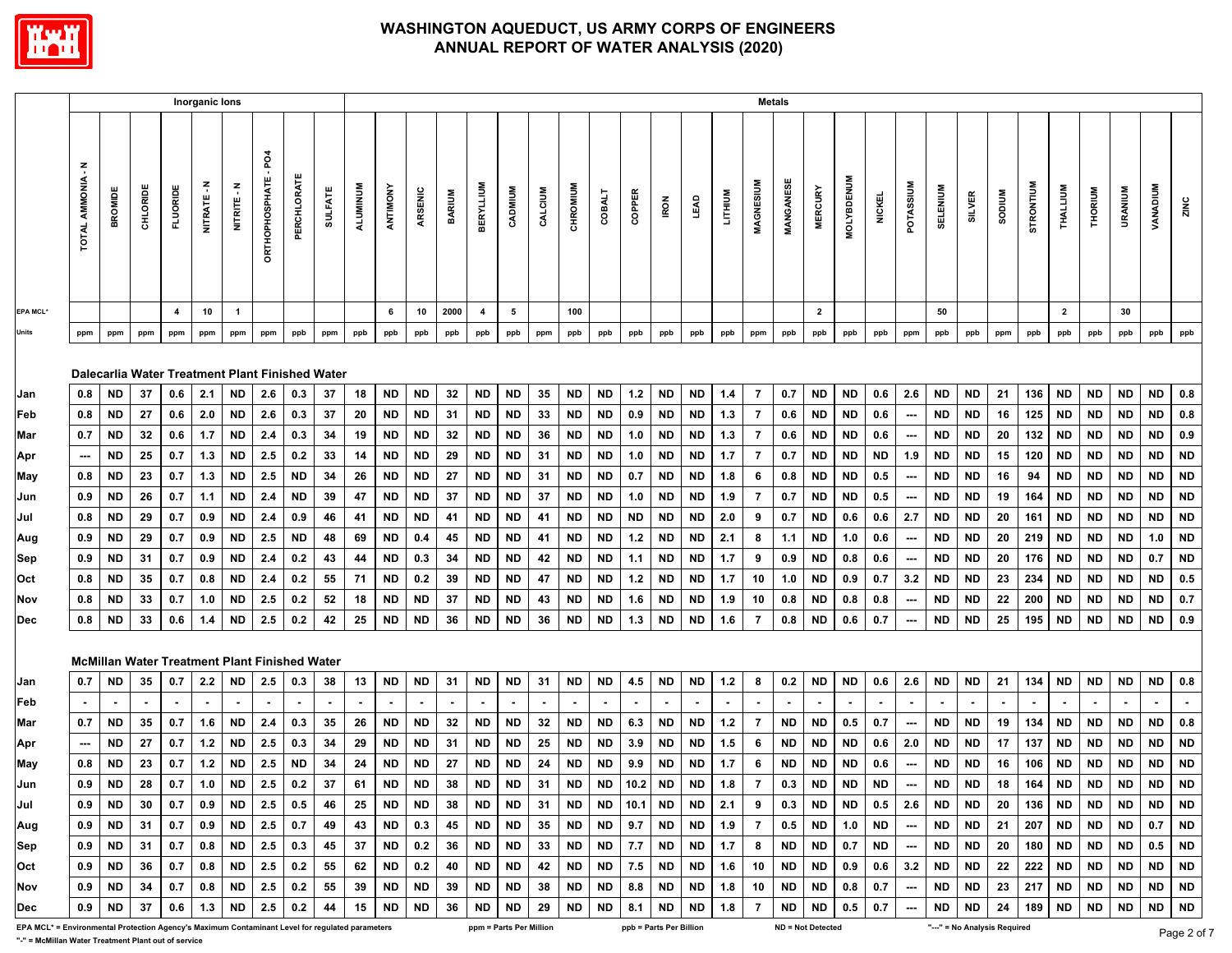

|                                                                                                 |       |                   | <b>Miscellaneous Physical Parameters</b> |                    |          |                |                      |                                  |                          |                                                                 |                                |                   | Microorganisms            |                              |                          |                      |                          | <b>Haloacetic Acids (HAAs)</b> |                        |                               |                   | <b>Trihalomethanes (THMs)</b> |                      |                  |                       |                |                     |                           |                          |                   |                  |                |                      | <b>Volatile Organic Compounds (VOCs)</b> |              |               |                 |                 |                       |                     |                     |
|-------------------------------------------------------------------------------------------------|-------|-------------------|------------------------------------------|--------------------|----------|----------------|----------------------|----------------------------------|--------------------------|-----------------------------------------------------------------|--------------------------------|-------------------|---------------------------|------------------------------|--------------------------|----------------------|--------------------------|--------------------------------|------------------------|-------------------------------|-------------------|-------------------------------|----------------------|------------------|-----------------------|----------------|---------------------|---------------------------|--------------------------|-------------------|------------------|----------------|----------------------|------------------------------------------|--------------|---------------|-----------------|-----------------|-----------------------|---------------------|---------------------|
|                                                                                                 | 玉     | <b>ALKALINITY</b> | CONDUCTIVITY                             | <b>TEMPERATURE</b> | CHLORINE | TOTAL HARDNESS | TOTAL ORGANIC CARBON | <b>SOLIDS</b><br>TOTAL DISSOLVED | TOTAL SUSPENDED SOLIDS   | TURBIDITY (Average)*                                            | positive)<br>TOTAL COLIFORM (% | COLI (% positive) | HETEROTROPHIC PLATE COUNT | ACID<br><b>DIBROMOACETIC</b> | DICHLOROACETIC ACID      | MONOBROMOACETIC ACID | MONOCHLOROACETIC ACID    | TRICHLOROACETIC ACID           | TOTAL HALOACETIC ACIDS | <b>BROMOCHLOROACETIC ACID</b> | <b>CHLOROFORM</b> | <b>BROMODICHLOROMETHANE</b>   | CHLORODIBROMOMETHANE | <b>BROMOFORM</b> | TOTAL TRIHALOMETHANES | <b>BENZENE</b> | <b>BROMOBENZENE</b> | <b>BROMOCHLOROMETHANE</b> | <b>BROMOMETHANE</b>      | tert-BUTYLBENZENE | sec-BUTYLBENZENE | n-BUTYLBENZENE | CARBON TETRACHLORIDE | CHLOROBENZENE                            | CHLOROETHANE | CHLOROMETHANE | 2-CHLOROTOLUENE | 4-CHLOROTOLUENE | <b>DIBROMOMETHANE</b> | 1,3-DICHLOROBENZENE | 1,4-DICHLOROBENZENE |
| <b>EPA MCL*</b>                                                                                 |       |                   |                                          |                    |          |                |                      |                                  |                          |                                                                 |                                |                   |                           |                              |                          |                      |                          |                                |                        |                               |                   |                               |                      |                  |                       | 5              |                     |                           |                          |                   |                  |                | 5                    | 100                                      |              |               |                 |                 |                       |                     | 75                  |
| <b>Units</b>                                                                                    |       | ppm               | uS/cm                                    | $\mathsf{P}$       | ppm      | ppm            | ppm                  | ppm                              | ppm                      | <b>NTU</b>                                                      | $% +$                          | $% +$             | CFU/mL ppb                |                              | ppb                      | ppb                  | ppb                      | ppb                            | ppb                    | ppb                           | ppb               | ppb                           | ppb                  | ppb              | ppb                   | ppb            | ppb                 | ppb                       | ppb                      | ppb               | ppb              | ppb            | ppb                  | ppb                                      | ppb          | ppb           | ppb             | ppb             | ppb                   | ppb                 | ppb                 |
| Jan                                                                                             | 7.7   | 62                | 340                                      | 48                 | 3.7      | 114            | 1.6                  | 238                              | $\mathbf{3}$             | Dalecarlia Water Treatment Plant Finished Water<br>$0.02 \ 0.0$ |                                | 0.0               | $<$ 1                     | ---                          | ---                      | ---                  |                          |                                |                        | ---                           | 9.8               | 6.2                           | 1.9                  | <b>ND</b>        | 18                    | <b>ND</b>      | <b>ND</b>           | <b>ND</b>                 | <b>ND</b>                | <b>ND</b>         | <b>ND</b>        | <b>ND</b>      | <b>ND</b>            | <b>ND</b>                                | <b>ND</b>    | <b>ND</b>     | <b>ND</b>       | ND              | <b>ND</b>             |                     | ND ND               |
| Feb                                                                                             | $7.7$ | 63                | 298                                      | 48                 | 3.5      | 112            | 1.4                  | 158                              | <b>ND</b>                | 0.01                                                            | 0.0                            | 0.0               | $<$ 1                     | <b>ND</b>                    | 8.9                      | <b>ND</b>            | $1.2$                    | 8.6                            | 19                     | 2.2                           | 9.7               | 5.3                           | 1.3                  | <b>ND</b>        | 16                    | <b>ND</b>      | <b>ND</b>           | <b>ND</b>                 | ---                      | <b>ND</b>         | <b>ND</b>        | $\sf ND$       | <b>ND</b>            | <b>ND</b>                                | <b>ND</b>    | $\sf ND$      | <b>ND</b>       | <b>ND</b>       | <b>ND</b>             |                     | ND ND               |
| Mar                                                                                             | 7.7   | 73                | 311                                      | 54                 | 3.4      | 118            | 1.5                  | 175                              | <b>ND</b>                | $0.02$ 0.0                                                      |                                | 0.0               | <1                        |                              | $\overline{\phantom{a}}$ |                      |                          |                                |                        | ---                           |                   | 10.4 7.0                      | 2.2                  | <b>ND</b>        | 20                    | <b>ND</b>      | <b>ND</b>           | <b>ND</b>                 |                          | <b>ND</b>         | <b>ND</b>        | <b>ND</b>      | <b>ND</b>            | <b>ND</b>                                | <b>ND</b>    | <b>ND</b>     | <b>ND</b>       | <b>ND</b>       | <b>ND</b>             |                     | ND ND               |
| Apr                                                                                             | $7.7$ | 62                | 285                                      | 57                 | 3.3      | 99             | 1.6                  | 178                              | <b>ND</b>                | $0.02 \ 0.8$                                                    |                                | 0.0               | $<$ 1                     |                              |                          |                      |                          |                                |                        |                               | 22.3              | 8.2                           | 1.7                  | <b>ND</b>        | 32                    | <b>ND</b>      | <b>ND</b>           | <b>ND</b>                 | <b>ND</b>                | <b>ND</b>         | <b>ND</b>        | <b>ND</b>      | <b>ND</b>            | <b>ND</b>                                | <b>ND</b>    | <b>ND</b>     | <b>ND</b>       | <b>ND</b>       | <b>ND</b>             |                     | ND ND               |
| <b>May</b>                                                                                      | $7.7$ | 65                | 297                                      | 62                 | 3.5      | 104            | 1.6                  | 162                              | <b>ND</b>                | 0.02                                                            | 0.0                            | 0.0               | $<$ 1                     | ND                           | 9.7                      | <b>ND</b>            | 1.5                      | 11.5                           | 23                     | $2.2\,$                       | 17.8              | 7.5                           | 1.4                  | <b>ND</b>        | 27                    | <b>ND</b>      | <b>ND</b>           | $\sf ND$                  | <b>ND</b>                | <b>ND</b>         | <b>ND</b>        | <b>ND</b>      | <b>ND</b>            | <b>ND</b>                                | <b>ND</b>    | <b>ND</b>     | <b>ND</b>       | <b>ND</b>       | <b>ND</b>             |                     | ND ND               |
| Jun                                                                                             | 7.7   | 74                | 334                                      | 75                 | 3.7      | 114            | 1.5                  | 183                              | <b>ND</b>                | $0.02 \ 0.0$                                                    |                                | 0.0               | $\mathbf{1}$              | ---                          | ---                      |                      |                          | ---                            | ---                    | ---                           | 29.4              | 9.8                           | 1.8                  | <b>ND</b>        | 41                    | <b>ND</b>      | <b>ND</b>           | <b>ND</b>                 | <b>ND</b>                | <b>ND</b>         | <b>ND</b>        | <b>ND</b>      | <b>ND</b>            | <b>ND</b>                                | <b>ND</b>    | <b>ND</b>     | <b>ND</b>       | <b>ND</b>       | <b>ND</b>             |                     | ND ND               |
| Jul                                                                                             | 7.7   | 86                | 353                                      | 82                 | 3.7      | 137            | 1.9                  | 242                              | <b>ND</b>                | $0.02$ 0.0                                                      |                                | 0.0               | $\overline{2}$            | ---                          | ---                      | ---                  |                          |                                | ---                    | ---                           | 32.3              | 13.7                          | 4.5                  | <b>ND</b>        | 50                    | <b>ND</b>      | <b>ND</b>           | <b>ND</b>                 | <b>ND</b>                | <b>ND</b>         | <b>ND</b>        | <b>ND</b>      | <b>ND</b>            | <b>ND</b>                                | <b>ND</b>    | <b>ND</b>     | <b>ND</b>       | <b>ND</b>       | <b>ND</b>             |                     | ND ND               |
| Aug                                                                                             | 7.7   | 86                | 348                                      | 79                 | 3.7      | 135            | $2.4\,$              | 260                              | <b>ND</b>                | $0.03$ 0.0                                                      |                                | 0.0               | $\mathbf{3}$              |                              | $1.2$ 23.3               | <b>ND</b>            |                          | $3.1$ 25.6                     | 53                     | 5.3                           |                   | 53.8 16.6                     | 3.2                  | <b>ND</b>        | 74                    | <b>ND</b>      | <b>ND</b>           | <b>ND</b>                 | <b>ND</b>                | <b>ND</b>         | <b>ND</b>        | <b>ND</b>      | <b>ND</b>            | <b>ND</b>                                | <b>ND</b>    | <b>ND</b>     | <b>ND</b>       | <b>ND</b>       | <b>ND</b>             |                     | ND ND               |
| Sep                                                                                             | 7.7   | 90                | 362                                      | 71                 | 3.7      | 141            | 2.1                  | 208                              | <b>ND</b>                | $0.02$ 0.0                                                      |                                | 0.0               | $\mathbf{3}$              | ---                          | $\overline{\phantom{a}}$ | ---                  | $\sim$                   | ---                            | ---                    | ---                           |                   | 32.4 12.8 3.1                 |                      | <b>ND</b>        | 48                    | <b>ND</b>      | <b>ND</b>           | <b>ND</b>                 | <b>ND</b>                | <b>ND</b>         | <b>ND</b>        | <b>ND</b>      | <b>ND</b>            | <b>ND</b>                                | <b>ND</b>    | ND            | <b>ND</b>       | <b>ND</b>       | <b>ND</b>             |                     | ND ND               |
| Oct                                                                                             | 7.7   | 98                | 413                                      | 63                 | 3.8      | 159            | 1.8                  | 251                              | <b>ND</b>                | 0.02                                                            | 0.0                            | 0.0               | $\overline{2}$            | ---                          | $\cdots$                 | ---                  |                          |                                |                        | ---                           | 14.4              | 12.7                          | 6.0                  | <b>ND</b>        | 33                    | <b>ND</b>      | <b>ND</b>           | $\sf ND$                  | <b>ND</b>                | <b>ND</b>         | <b>ND</b>        | <b>ND</b>      | <b>ND</b>            | <b>ND</b>                                | <b>ND</b>    | <b>ND</b>     | <b>ND</b>       | <b>ND</b>       | <b>ND</b>             |                     | ND ND               |
| Nov                                                                                             | 7.7   | 91                | 387                                      | 52                 | 3.6      | 147            | 2.1                  | 225                              | <b>ND</b>                | 0.02                                                            | 0.0                            | 0.0               | <1                        | ND                           | 12.2                     | <b>ND</b>            | 1.5                      | 15.4                           | 29                     | 3.8                           |                   | 19.8 10.4                     | 2.5                  | <b>ND</b>        | 33                    | <b>ND</b>      | <b>ND</b>           | <b>ND</b>                 | <b>ND</b>                | <b>ND</b>         | <b>ND</b>        | <b>ND</b>      | <b>ND</b>            | <b>ND</b>                                | <b>ND</b>    | <b>ND</b>     | <b>ND</b>       | <b>ND</b>       | <b>ND</b>             |                     | ND ND               |
| <b>Dec</b>                                                                                      | $7.7$ | 69                | 328                                      | 43                 | 3.6      | 119            | 1.9                  | 199                              | <b>ND</b>                | 0.02 0.0                                                        |                                | 0.0               | $<$ 1                     | ---                          | ---                      | ---                  | ---                      | ---                            | ---                    | ---                           | 11.4              | $6.2\,$                       | 1.4                  | <b>ND</b>        | 19                    | $\sf ND$       | <b>ND</b>           | ${\sf ND}$                | <b>ND</b>                | <b>ND</b>         | <b>ND</b>        | <b>ND</b>      | <b>ND</b>            | <b>ND</b>                                | <b>ND</b>    | $\sf ND$      | <b>ND</b>       | <b>ND</b>       | <b>ND</b>             |                     | ND ND               |
|                                                                                                 |       |                   |                                          |                    |          |                |                      |                                  |                          | <b>McMillan Water Treatment Plant Finished Water</b>            |                                |                   |                           |                              |                          |                      |                          |                                |                        |                               |                   |                               |                      |                  |                       |                |                     |                           |                          |                   |                  |                |                      |                                          |              |               |                 |                 |                       |                     |                     |
| Jan                                                                                             | 7.7   | 61                | 338                                      | 50                 | 3.7      | 110            | 1.6                  | ---                              | $\hspace{0.05cm} \cdots$ | 0.01                                                            | 0.0                            | 0.0               | $<$ 1                     | ---                          | $\hspace{0.05cm} \cdots$ | ---                  | $\hspace{0.05cm} \cdots$ | ---                            | ---                    | ---                           | 10.1              | 6.1                           | 1.6                  | <b>ND</b>        | 18                    | <b>ND</b>      | <b>ND</b>           | <b>ND</b>                 | ND                       | <b>ND</b>         | <b>ND</b>        | <b>ND</b>      | ND ND                |                                          | <b>ND</b>    | <b>ND</b>     | <b>ND</b>       | <b>ND</b>       | <b>ND</b>             | ND ND               |                     |
| Feb                                                                                             |       |                   |                                          |                    |          |                |                      |                                  |                          | 0.04                                                            |                                |                   |                           |                              |                          |                      |                          |                                |                        |                               |                   |                               |                      |                  |                       |                |                     |                           |                          |                   |                  |                |                      |                                          |              |               |                 |                 |                       |                     |                     |
| Mar                                                                                             | 7.7   | 65                | 307                                      | 58                 | 3.6      | $111$          | 1.5                  | 172                              | <b>ND</b>                | $0.02$ 0.0                                                      |                                | 0.0               | 4                         | ---                          | $\hspace{0.05cm} \cdots$ | ---                  | $\hspace{0.05cm} \cdots$ | ---                            | ---                    | ---                           | 10.9              | 7.0                           | <b>ND</b>            | <b>ND</b>        | 18                    | $\sf ND$       | <b>ND</b>           | <b>ND</b>                 | $\hspace{0.05cm} \cdots$ | <b>ND</b>         | <b>ND</b>        | <b>ND</b>      | <b>ND</b>            | <b>ND</b>                                | <b>ND</b>    | <b>ND</b>     | <b>ND</b>       | <b>ND</b>       | <b>ND</b>             |                     | ND ND               |
| Apr                                                                                             | 7.7   | 56                | 281                                      | 61                 | 2.9      | 98             | 1.7                  | 176                              | <b>ND</b>                | $0.02 \ 0.0$                                                    |                                | 0.0               | 25                        | ---                          | $\overline{\phantom{a}}$ | ---                  | ---                      | ---                            |                        | ---                           | 22.8              | 8.1                           | 1.8                  | <b>ND</b>        | 32                    | <b>ND</b>      | <b>ND</b>           | <b>ND</b>                 | <b>ND</b>                | <b>ND</b>         | <b>ND</b>        | <b>ND</b>      | <b>ND</b>            | <b>ND</b>                                | <b>ND</b>    | <b>ND</b>     | <b>ND</b>       | <b>ND</b>       | <b>ND</b>             |                     | ND ND               |
| <b>May</b>                                                                                      | 7.7   | 55                | 278                                      | 64                 | 3.5      | 94             | 1.8                  | 147                              | <b>ND</b>                | $0.02$ 0.0                                                      |                                | 0.0               | $<$ 1                     | <b>ND</b>                    | 10.9                     | <b>ND</b>            | $1.3$                    | 11.2                           | 23                     | 2.1                           |                   | 23.5 10.0 2.4                 |                      | <b>ND</b>        | 36                    | <b>ND</b>      | <b>ND</b>           | <b>ND</b>                 | ---                      | <b>ND</b>         | <b>ND</b>        | <b>ND</b>      | <b>ND</b>            | <b>ND</b>                                | <b>ND</b>    | <b>ND</b>     | <b>ND</b>       | <b>ND</b>       | <b>ND</b>             |                     | ND ND               |
| Jun                                                                                             | $7.7$ | 67                | 319                                      | 75                 | 3.7      | 110            | 1.6                  | 168                              |                          | ND 0.03 0.0                                                     |                                | 0.0               | 37                        | ---                          | $\hspace{0.05cm} \cdots$ | ---                  | $\hspace{0.05cm} \cdots$ | ---                            | ---                    | ---                           |                   | 46.2 10.9 1.9                 |                      | <b>ND</b>        | 59                    | <b>ND</b>      | <b>ND</b>           | <b>ND</b>                 | <b>ND</b>                | <b>ND</b>         | <b>ND</b>        | <b>ND</b>      | <b>ND</b>            | <b>ND</b>                                | <b>ND</b>    | <b>ND</b>     | <b>ND</b>       | <b>ND</b>       | <b>ND</b>             | <b>ND</b>           | ND                  |
| Jul                                                                                             | 7.7   | 73                | 334                                      | -81                | 3.7      | 123            | 1.6                  | 220                              |                          | ND 0.02 0.0                                                     |                                | 0.0               | 57                        |                              |                          |                      |                          |                                |                        |                               |                   | 34.6 13.4                     | 4.2                  | ND               | 52                    | ND             | <b>ND</b>           | <b>ND</b>                 | ND                       | <b>ND</b>         | ND               | <b>ND</b>      | ND                   | <b>ND</b>                                | <b>ND</b>    | ND            | ND              | ND              | ND                    | ND.                 | ND                  |
| Aug                                                                                             | 7.7   | 77                | 348                                      | 78                 | 3.7      |                |                      |                                  |                          | $127$   2.0   258   ND   0.03   0.0                             |                                | 0.0               | 54                        |                              | $1.3$ 22.3 ND            |                      | 2.8                      | 22.6                           | 49                     |                               |                   | $5.3$ 50.3 16.3 3.7           |                      | <b>ND</b>        | 70                    | <b>ND</b>      | <b>ND</b>           | <b>ND</b>                 | ND                       | <b>ND</b>         | <b>ND</b>        | <b>ND</b>      | ND ND                |                                          | <b>ND</b>    | <b>ND</b>     | <b>ND</b>       | <b>ND</b>       | <b>ND</b>             |                     | ND ND               |
| Sep                                                                                             | 7.7   | 79                | 343                                      | 72                 | 3.7      |                |                      |                                  |                          | 129   1.9   202   ND  0.03   0.0                                |                                | 0.0               | 26                        | $\hspace{0.05cm} \cdots$     | $\overline{\phantom{a}}$ |                      | ---                      |                                |                        | ---                           |                   | $29.2$ 13.6 4.4 ND            |                      |                  | 47                    | <b>ND</b>      | <b>ND</b>           | <b>ND</b>                 | ND                       | <b>ND</b>         | <b>ND</b>        | <b>ND</b>      | ND ND                |                                          | <b>ND</b>    | <b>ND</b>     | <b>ND</b>       | <b>ND</b>       | <b>ND</b>             |                     | ND ND               |
| Oct                                                                                             | 7.7   | 91                | 403                                      | 66                 | 3.7      | 152            |                      |                                  |                          | 1.7 249 ND 0.02 0.8                                             |                                | 0.0               | 6                         | ---                          | $\hspace{0.05cm} \cdots$ | ---                  | $\hspace{0.05cm} \cdots$ |                                |                        | ---                           |                   | 16.8 12.0 5.5                 |                      | <b>ND</b>        | 34                    | <b>ND</b>      | <b>ND</b>           | <b>ND</b>                 | <b>ND</b>                | <b>ND</b>         | <b>ND</b>        | <b>ND</b>      | <b>ND</b>            | ND                                       | <b>ND</b>    | ND            | <b>ND</b>       | <b>ND</b>       | <b>ND</b>             |                     | ND ND               |
| Nov                                                                                             | 7.7   | 85                | 384                                      | 57                 | 3.7      | 142            |                      | $1.9$ 232                        |                          | ND 0.02 0.0                                                     |                                | 0.0               | 4                         |                              | ND 11.2 ND               |                      | 1.5                      | 13.0                           | 26                     | 4.2                           |                   | $19.3$ 12.2 3.8               |                      | <b>ND</b>        | 35                    | <b>ND</b>      | <b>ND</b>           | <b>ND</b>                 | <b>ND</b>                | <b>ND</b>         | <b>ND</b>        | <b>ND</b>      | ND ND                |                                          | <b>ND</b>    | ND            | <b>ND</b>       | <b>ND</b>       | <b>ND</b>             |                     | ND ND               |
| <b>Dec</b>                                                                                      | 7.7   | 68                | 338                                      | 52                 | 3.7      | 116            | 2.0                  |                                  |                          | 199   ND   0.02   0.0                                           |                                | 0.0               | 4                         | ---                          | ---                      |                      |                          | ---                            | ---                    | ---                           | 13.2              | 6.4                           | 1.3                  | <b>ND</b>        | 21                    | <b>ND</b>      | <b>ND</b>           | <b>ND</b>                 | <b>ND</b>                | <b>ND</b>         | <b>ND</b>        | <b>ND</b>      | <b>ND</b>            | <b>ND</b>                                | <b>ND</b>    | <b>ND</b>     | <b>ND</b>       | ND              | <b>ND</b>             |                     | ND ND               |
| EPA MCL* = Environmental Protection Agency's Maximum Contaminant Level for regulated parameters |       |                   |                                          |                    |          |                |                      |                                  |                          |                                                                 |                                |                   |                           |                              | ppm = Parts Per Million  |                      |                          |                                |                        |                               |                   | ppb = Parts Per Billion       |                      |                  |                       |                |                     |                           | ND = Not Detected        |                   |                  |                |                      | "---" = No Analysis Required             |              |               |                 |                 |                       |                     | D <sub>o</sub>      |

**"-" = McMillan Water Treatment Plant out of service**

**Turbidity\* = Water turbidity after filters CFU/mL = Colony Forming Units per milliLiter NTU = Nephelometric Turbidity Units μS/cm = microSiemens per centimeter**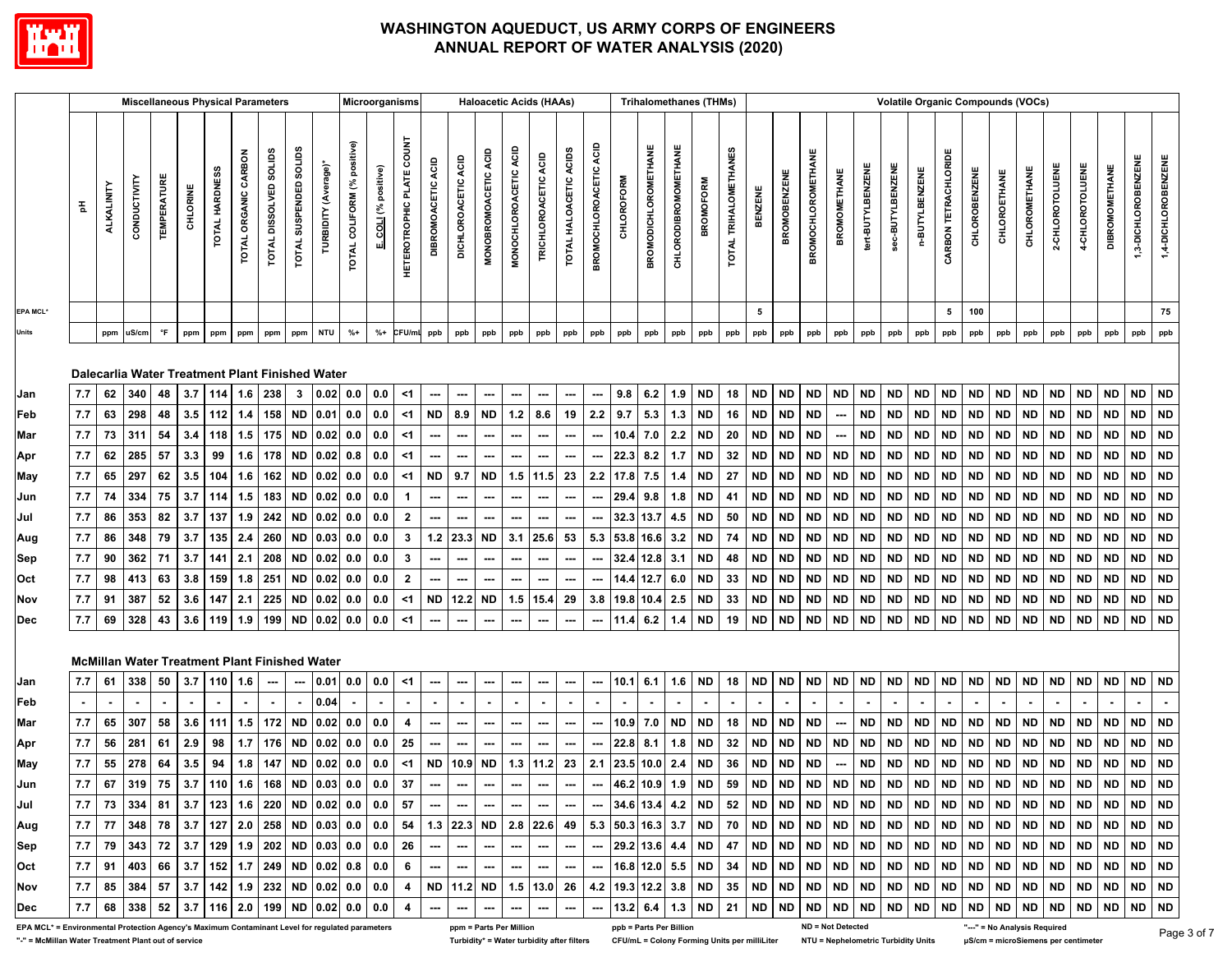

|                                                                                                 |                     |                                |                                                              |                    |                            |                          |                      |                        |                     |                     |                             |                         |                     |                       |                            |                         | <b>Volatile Organic Compounds</b> |                    |             |                        |           |                           |                           |                            |                |                        |                        |                       |                        |                        |                               |                        |                        |                        |               |                         |                              |                             |                    |                                |                                     |                               | Oxygenates & Other VOCs |                  |                                 |
|-------------------------------------------------------------------------------------------------|---------------------|--------------------------------|--------------------------------------------------------------|--------------------|----------------------------|--------------------------|----------------------|------------------------|---------------------|---------------------|-----------------------------|-------------------------|---------------------|-----------------------|----------------------------|-------------------------|-----------------------------------|--------------------|-------------|------------------------|-----------|---------------------------|---------------------------|----------------------------|----------------|------------------------|------------------------|-----------------------|------------------------|------------------------|-------------------------------|------------------------|------------------------|------------------------|---------------|-------------------------|------------------------------|-----------------------------|--------------------|--------------------------------|-------------------------------------|-------------------------------|-------------------------|------------------|---------------------------------|
|                                                                                                 | 1,2-DICHLOROBENZENE | <b>DICHLORODIFLUOROMETHANE</b> | 1,1-DICHLOROETHANE                                           | 1,2-DICHLOROETHANE | trans-1,2-DICHLOROETHYLENE | cis-1,2-DICHLOROETHYLENE | 1,1-DICHLOROETHYLENE | 1,3-DICHLOROPROPANE    | 2,2-DICHLOROPROPANE | 1,2-DICHLOROPROPANE | trans-1,3-DICHLOROPROPENE   | cis-1,3-DICHLOROPROPENE | 1,1-DICHLOROPROPENE | ETHYLBENZENE          | <b>HEXACHLOROBUTADIENE</b> | <b>ISOPROPYLBENZENE</b> | 4-ISOPROPYLTOLUENE                | METHYLENE CHLORIDE | NAPHTHALENE | n-PROPYLBENZENE        | STYRENE   | 1,1,1,2-TETRACHLOROETHANE | 1,1,2,2-TETRACHLOROETHANE | <b>TETRACHLOROETHYLENE</b> | <b>TOLUENE</b> | 1,2,3-TRICHLOROBENZENE | 1,2,4-TRICHLOROBENZENE | 1,1,1-TRICHLOROETHANE | 1,1,2-TRICHLOROETHANE  | TRICHLOROETHYLENE      | <b>TRICHLOROFLUOROMETHANE</b> | 1,2,3-TRICHLOROPROPANE | 1,2,4-TRIMETHYLBENZENE | 1,3,5-TRIMETHYLBENZENE | TOTAL XYLENES | VINYL CHLORIDE          | 2-BUTANONE (MEK)             | 4-METHYL-2-PENTANONE (MIBK) | DI-ISOPROPYL ETHER | METHYL TERT-BUTYL ETHER (MTBE) | <b>TERT-AMYL ETHYL ETHER (TAME)</b> | TERT-BUTYL ETHYL ETHER (TBEE) | <b>BROMOETHANE</b>      | CARBON DISULFIDE | <b>TRICHLOROTRIFLUOROETHANE</b> |
| EPA MCL*                                                                                        | 600                 |                                |                                                              | 5                  | 100                        | 70                       | $\overline{7}$       |                        |                     | 5                   |                             |                         |                     | 700                   |                            |                         |                                   | 5                  |             |                        | 100       |                           |                           | 5                          | 1000           |                        | 70                     | 200                   | 5                      | 5                      |                               |                        |                        |                        | 10,000        | $\overline{\mathbf{2}}$ |                              |                             |                    |                                |                                     |                               |                         |                  |                                 |
| <b>Units</b>                                                                                    | ppb                 | ppb                            | ppb                                                          | ppb                | ppb                        | ppb                      | ppb                  | ppb                    | ppb                 | ppb                 | ppb                         | ppb                     | ppb                 | ppb                   | ppb                        | ppb                     | ppb                               | ppb                | ppb         | ppb                    | ppb       | ppb                       | ppb                       | ppb                        | ppb            | ppb                    | ppb                    | ppb                   | ppb                    | ppb                    | ppb                           | ppb                    | ppb                    | ppb                    | ppb           | ppb                     | ppb                          | ppb                         | ppb                | ppb                            | ppb                                 | ppb                           | ppb                     | ppb              | ppb                             |
|                                                                                                 | <b>ND</b>           | <b>ND</b>                      | Dalecarlia Water Treatment Plant Finished Water<br><b>ND</b> | <b>ND</b>          | <b>ND</b>                  | <b>ND</b>                | <b>ND</b>            |                        |                     | ND ND               |                             | <b>ND</b>               | <b>ND</b>           |                       | ND                         | <b>ND</b>               |                                   | <b>ND</b>          | <b>ND</b>   |                        | <b>ND</b> |                           | <b>ND</b>                 | <b>ND</b>                  | <b>ND</b>      |                        | <b>ND</b>              | <b>ND</b>             |                        |                        |                               |                        | ND ND                  |                        | $\sf ND$      | <b>ND</b>               | <b>ND</b>                    |                             | ND ND              | <b>ND</b>                      | ND                                  | <b>ND</b>                     | <b>ND</b>               | $\sf ND$         | <b>ND</b>                       |
| Jan<br>Feb                                                                                      | <b>ND</b>           | <b>ND</b>                      | <b>ND</b>                                                    | <b>ND</b>          | <b>ND</b>                  | <b>ND</b>                | <b>ND</b>            | <b>ND</b><br><b>ND</b> | <b>ND</b>           | <b>ND</b>           | <b>ND</b><br><b>ND</b>      | <b>ND</b>               | <b>ND</b>           | $\sf ND$<br><b>ND</b> | <b>ND</b>                  | $\sf ND$                | $\sf ND$<br><b>ND</b>             | <b>ND</b>          | <b>ND</b>   | <b>ND</b><br><b>ND</b> | <b>ND</b> | <b>ND</b><br><b>ND</b>    | <b>ND</b>                 | <b>ND</b>                  | <b>ND</b>      | $\sf ND$<br><b>ND</b>  | <b>ND</b>              | <b>ND</b>             | <b>ND</b><br><b>ND</b> | <b>ND</b><br><b>ND</b> | ${\sf ND}$<br><b>ND</b>       | <b>ND</b><br><b>ND</b> | <b>ND</b>              | <b>ND</b>              | <b>ND</b>     | <b>ND</b>               |                              |                             |                    |                                |                                     |                               |                         |                  |                                 |
| Mar                                                                                             | <b>ND</b>           | <b>ND</b>                      | <b>ND</b>                                                    | <b>ND</b>          | <b>ND</b>                  | <b>ND</b>                | <b>ND</b>            | <b>ND</b>              | <b>ND</b>           | <b>ND</b>           | <b>ND</b>                   | <b>ND</b>               | <b>ND</b>           | <b>ND</b>             | <b>ND</b>                  | <b>ND</b>               | <b>ND</b>                         | <b>ND</b>          | <b>ND</b>   | <b>ND</b>              | <b>ND</b> | <b>ND</b>                 | <b>ND</b>                 | <b>ND</b>                  | <b>ND</b>      | <b>ND</b>              | <b>ND</b>              | <b>ND</b>             | <b>ND</b>              | <b>ND</b>              | ${\sf ND}$                    | <b>ND</b>              | <b>ND</b>              | ND                     | <b>ND</b>     | <b>ND</b>               |                              |                             |                    |                                |                                     |                               |                         |                  |                                 |
|                                                                                                 | <b>ND</b>           | <b>ND</b>                      | <b>ND</b>                                                    | <b>ND</b>          | <b>ND</b>                  | <b>ND</b>                | <b>ND</b>            | <b>ND</b>              | <b>ND</b>           | <b>ND</b>           | ND                          | <b>ND</b>               | <b>ND</b>           | ND                    | <b>ND</b>                  | ND                      | <b>ND</b>                         | <b>ND</b>          | <b>ND</b>   | <b>ND</b>              | <b>ND</b> | <b>ND</b>                 | ND                        | <b>ND</b>                  | <b>ND</b>      | <b>ND</b>              | <b>ND</b>              | <b>ND</b>             | <b>ND</b>              | <b>ND</b>              | <b>ND</b>                     | <b>ND</b>              | <b>ND</b>              | <b>ND</b>              | <b>ND</b>     | <b>ND</b>               | <b>ND</b>                    | <b>ND</b>                   | <b>ND</b>          | ND                             | <b>ND</b>                           | <b>ND</b>                     | <b>ND</b>               | <b>ND</b>        | <b>ND</b>                       |
| Apr<br>May                                                                                      | <b>ND</b>           | <b>ND</b>                      | <b>ND</b>                                                    | <b>ND</b>          | <b>ND</b>                  | <b>ND</b>                | <b>ND</b>            | <b>ND</b>              | <b>ND</b>           | <b>ND</b>           | <b>ND</b>                   | <b>ND</b>               | <b>ND</b>           | <b>ND</b>             | <b>ND</b>                  | <b>ND</b>               | <b>ND</b>                         | <b>ND</b>          | <b>ND</b>   | <b>ND</b>              | <b>ND</b> | <b>ND</b>                 | <b>ND</b>                 | <b>ND</b>                  | <b>ND</b>      | <b>ND</b>              | <b>ND</b>              | <b>ND</b>             | <b>ND</b>              | <b>ND</b>              | <b>ND</b>                     | <b>ND</b>              | <b>ND</b>              | <b>ND</b>              | <b>ND</b>     | <b>ND</b>               |                              |                             |                    |                                |                                     |                               |                         |                  | ---                             |
| Jun                                                                                             | <b>ND</b>           | <b>ND</b>                      | <b>ND</b>                                                    | <b>ND</b>          | <b>ND</b>                  | $\sf ND$                 | $\sf ND$             | <b>ND</b>              | <b>ND</b>           | <b>ND</b>           | <b>ND</b>                   | <b>ND</b>               | <b>ND</b>           | <b>ND</b>             | <b>ND</b>                  | <b>ND</b>               | <b>ND</b>                         | $\sf ND$           | <b>ND</b>   | <b>ND</b>              | <b>ND</b> | <b>ND</b>                 | <b>ND</b>                 | <b>ND</b>                  | <b>ND</b>      | <b>ND</b>              | <b>ND</b>              | ND.                   | <b>ND</b>              | <b>ND</b>              | $\sf ND$                      | <b>ND</b>              | ND                     | <b>ND</b>              | <b>ND</b>     | <b>ND</b>               |                              |                             |                    |                                |                                     |                               |                         |                  | ---                             |
| Jul                                                                                             | <b>ND</b>           | <b>ND</b>                      | <b>ND</b>                                                    | <b>ND</b>          | <b>ND</b>                  | <b>ND</b>                | <b>ND</b>            | <b>ND</b>              | <b>ND</b>           | <b>ND</b>           | <b>ND</b>                   | <b>ND</b>               | <b>ND</b>           | <b>ND</b>             | <b>ND</b>                  | <b>ND</b>               | <b>ND</b>                         | <b>ND</b>          | <b>ND</b>   | <b>ND</b>              | <b>ND</b> | <b>ND</b>                 | <b>ND</b>                 | <b>ND</b>                  | <b>ND</b>      | <b>ND</b>              | <b>ND</b>              | <b>ND</b>             | <b>ND</b>              | <b>ND</b>              | <b>ND</b>                     | <b>ND</b>              | <b>ND</b>              | <b>ND</b>              | <b>ND</b>     | <b>ND</b>               | <b>ND</b>                    |                             | ND ND              | <b>ND</b>                      | <b>ND</b>                           | <b>ND</b>                     | <b>ND</b>               | <b>ND</b>        | <b>ND</b>                       |
| Aug                                                                                             | <b>ND</b>           | <b>ND</b>                      | <b>ND</b>                                                    | <b>ND</b>          | <b>ND</b>                  | <b>ND</b>                | <b>ND</b>            | <b>ND</b>              | <b>ND</b>           | <b>ND</b>           | <b>ND</b>                   | <b>ND</b>               | <b>ND</b>           | <b>ND</b>             | <b>ND</b>                  | <b>ND</b>               | <b>ND</b>                         | <b>ND</b>          | <b>ND</b>   | <b>ND</b>              | <b>ND</b> | <b>ND</b>                 | <b>ND</b>                 | <b>ND</b>                  | <b>ND</b>      | <b>ND</b>              | <b>ND</b>              | <b>ND</b>             | <b>ND</b>              | <b>ND</b>              | <b>ND</b>                     | <b>ND</b>              | ND ND                  |                        | <b>ND</b>     | <b>ND</b>               |                              | ---                         |                    |                                |                                     |                               | ---                     |                  |                                 |
| Sep                                                                                             | <b>ND</b>           | <b>ND</b>                      | <b>ND</b>                                                    | ND                 | <b>ND</b>                  | <b>ND</b>                | <b>ND</b>            | <b>ND</b>              | <b>ND</b>           | <b>ND</b>           | ND                          | <b>ND</b>               | <b>ND</b>           | <b>ND</b>             | <b>ND</b>                  | ND                      | <b>ND</b>                         | <b>ND</b>          | <b>ND</b>   | <b>ND</b>              | <b>ND</b> | <b>ND</b>                 | ND                        | <b>ND</b>                  | <b>ND</b>      | <b>ND</b>              | <b>ND</b>              | <b>ND</b>             | <b>ND</b>              | <b>ND</b>              | <b>ND</b>                     | <b>ND</b>              | <b>ND</b>              | <b>ND</b>              | <b>ND</b>     | <b>ND</b>               |                              |                             |                    |                                |                                     |                               |                         |                  |                                 |
| Oct                                                                                             | <b>ND</b>           | <b>ND</b>                      | <b>ND</b>                                                    | ND                 | <b>ND</b>                  | <b>ND</b>                | <b>ND</b>            | <b>ND</b>              | <b>ND</b>           | <b>ND</b>           | ND                          | <b>ND</b>               | <b>ND</b>           | <b>ND</b>             | <b>ND</b>                  | <b>ND</b>               | <b>ND</b>                         | <b>ND</b>          | <b>ND</b>   | <b>ND</b>              | <b>ND</b> | <b>ND</b>                 | <b>ND</b>                 | <b>ND</b>                  | <b>ND</b>      | <b>ND</b>              | <b>ND</b>              | ND                    | <b>ND</b>              | <b>ND</b>              | <b>ND</b>                     | <b>ND</b>              | <b>ND</b>              | <b>ND</b>              | <b>ND</b>     | <b>ND</b>               | <b>ND</b>                    | ND                          | <b>ND</b>          | <b>ND</b>                      | <b>ND</b>                           | <b>ND</b>                     | <b>ND</b>               | <b>ND</b>        | <b>ND</b>                       |
| Nov                                                                                             | <b>ND</b>           | <b>ND</b>                      | <b>ND</b>                                                    | <b>ND</b>          | <b>ND</b>                  | $\sf ND$                 | <b>ND</b>            | <b>ND</b>              | <b>ND</b>           | <b>ND</b>           | <b>ND</b>                   | <b>ND</b>               | <b>ND</b>           | <b>ND</b>             | <b>ND</b>                  | <b>ND</b>               | <b>ND</b>                         | <b>ND</b>          | <b>ND</b>   | <b>ND</b>              | <b>ND</b> | <b>ND</b>                 | <b>ND</b>                 | ${\sf ND}$                 | <b>ND</b>      | <b>ND</b>              | <b>ND</b>              | <b>ND</b>             | <b>ND</b>              | <b>ND</b>              | <b>ND</b>                     | <b>ND</b>              | <b>ND</b>              | <b>ND</b>              | <b>ND</b>     | <b>ND</b>               | ---                          | ---                         | ---                | ---                            | ---                                 | ---                           | ---                     | ---              | ---                             |
| Dec                                                                                             | <b>ND</b>           | <b>ND</b>                      | <b>ND</b>                                                    | <b>ND</b>          | <b>ND</b>                  | <b>ND</b>                | <b>ND</b>            | <b>ND</b>              | <b>ND</b>           | <b>ND</b>           | <b>ND</b>                   | <b>ND</b>               | <b>ND</b>           | <b>ND</b>             | <b>ND</b>                  | <b>ND</b>               | <b>ND</b>                         | <b>ND</b>          | ND          | <b>ND</b>              | <b>ND</b> | <b>ND</b>                 | <b>ND</b>                 | <b>ND</b>                  | <b>ND</b>      | <b>ND</b>              | <b>ND</b>              | <b>ND</b>             | <b>ND</b>              | <b>ND</b>              | $\mathsf{ND}$                 | <b>ND</b>              | <b>ND</b>              | <b>ND</b>              | <b>ND</b>     | <b>ND</b>               |                              |                             |                    |                                |                                     |                               |                         |                  |                                 |
|                                                                                                 |                     |                                |                                                              |                    |                            |                          |                      |                        |                     |                     |                             |                         |                     |                       |                            |                         |                                   |                    |             |                        |           |                           |                           |                            |                |                        |                        |                       |                        |                        |                               |                        |                        |                        |               |                         |                              |                             |                    |                                |                                     |                               |                         |                  |                                 |
|                                                                                                 |                     |                                | <b>McMillan Water Treatment Plant Finished Water</b>         |                    |                            |                          |                      |                        |                     |                     |                             |                         |                     |                       |                            |                         |                                   |                    |             |                        |           |                           |                           |                            |                |                        |                        |                       |                        |                        |                               |                        |                        |                        |               |                         |                              |                             |                    |                                |                                     |                               |                         |                  |                                 |
| Jan                                                                                             | ND                  | <b>ND</b>                      | <b>ND</b>                                                    | <b>ND</b>          | <b>ND</b>                  | <b>ND</b>                | <b>ND</b>            | <b>ND</b>              | <b>ND</b>           | <b>ND</b>           | ND                          | <b>ND</b>               | <b>ND</b>           | <b>ND</b>             | <b>ND</b>                  | <b>ND</b>               | <b>ND</b>                         | <b>ND</b>          | <b>ND</b>   | <b>ND</b>              | <b>ND</b> | <b>ND</b>                 | ND                        | <b>ND</b>                  | <b>ND</b>      | <b>ND</b>              | <b>ND</b>              | <b>ND</b>             | ND                     | <b>ND</b>              | <b>ND</b>                     | <b>ND</b>              | <b>ND</b>              | <b>ND</b>              | <b>ND</b>     | <b>ND</b>               | <b>ND</b>                    | <b>ND</b>                   | <b>ND</b>          | ND                             | <b>ND</b>                           | <b>ND</b>                     | <b>ND</b>               | <b>ND</b>        | <b>ND</b>                       |
| Feb                                                                                             | $\sim$              |                                |                                                              |                    |                            |                          |                      |                        |                     |                     |                             |                         |                     |                       |                            |                         |                                   |                    |             |                        |           |                           |                           |                            |                |                        |                        |                       |                        |                        |                               |                        |                        |                        |               |                         |                              |                             |                    |                                |                                     |                               |                         |                  |                                 |
| Mar                                                                                             | <b>ND</b>           | <b>ND</b>                      | <b>ND</b>                                                    | <b>ND</b>          | <b>ND</b>                  | <b>ND</b>                | <b>ND</b>            | <b>ND</b>              | <b>ND</b>           | <b>ND</b>           | <b>ND</b>                   | <b>ND</b>               | <b>ND</b>           | <b>ND</b>             | <b>ND</b>                  | <b>ND</b>               | <b>ND</b>                         | <b>ND</b>          | <b>ND</b>   | <b>ND</b>              | <b>ND</b> | <b>ND</b>                 | ND                        | <b>ND</b>                  | <b>ND</b>      | <b>ND</b>              | <b>ND</b>              | <b>ND</b>             | <b>ND</b>              | <b>ND</b>              | <b>ND</b>                     | <b>ND</b>              | ND                     | <b>ND</b>              | <b>ND</b>     | <b>ND</b>               |                              |                             |                    |                                |                                     |                               |                         |                  |                                 |
| Apr                                                                                             | $\sf ND$            | <b>ND</b>                      | <b>ND</b>                                                    | <b>ND</b>          | <b>ND</b>                  | <b>ND</b>                | <b>ND</b>            | <b>ND</b>              | <b>ND</b>           | <b>ND</b>           | <b>ND</b>                   | <b>ND</b>               | <b>ND</b>           | <b>ND</b>             | <b>ND</b>                  | <b>ND</b>               | <b>ND</b>                         | <b>ND</b>          | <b>ND</b>   | <b>ND</b>              | <b>ND</b> | <b>ND</b>                 | <b>ND</b>                 | <b>ND</b>                  | <b>ND</b>      | <b>ND</b>              | <b>ND</b>              | <b>ND</b>             | <b>ND</b>              | <b>ND</b>              | <b>ND</b>                     | <b>ND</b>              | <b>ND</b>              | ND                     | <b>ND</b>     | <b>ND</b>               | <b>ND</b>                    |                             | ND ND              | <b>ND</b>                      | <b>ND</b>                           | <b>ND</b>                     | <b>ND</b>               | <b>ND</b>        | <b>ND</b>                       |
| May                                                                                             | <b>ND</b>           | <b>ND</b>                      | <b>ND</b>                                                    | <b>ND</b>          | <b>ND</b>                  | <b>ND</b>                | <b>ND</b>            | <b>ND</b>              | ND                  | <b>ND</b>           | ND                          | <b>ND</b>               | <b>ND</b>           | <b>ND</b>             | <b>ND</b>                  | <b>ND</b>               | <b>ND</b>                         | <b>ND</b>          | <b>ND</b>   | <b>ND</b>              | ND        | <b>ND</b>                 | ND                        | <b>ND</b>                  | <b>ND</b>      | <b>ND</b>              | <b>ND</b>              | <b>ND</b>             | <b>ND</b>              | <b>ND</b>              | <b>ND</b>                     | <b>ND</b>              | ND ND                  |                        | <b>ND</b>     | <b>ND</b>               | ---                          | ---                         |                    |                                |                                     | ---                           |                         |                  |                                 |
| Jun                                                                                             | ND                  | <b>ND</b>                      | <b>ND</b>                                                    | <b>ND</b>          | <b>ND</b>                  | <b>ND</b>                | <b>ND</b>            | <b>ND</b>              | <b>ND</b>           | <b>ND</b>           | <b>ND</b>                   | <b>ND</b>               | <b>ND</b>           | <b>ND</b>             | ND ND                      |                         | <b>ND</b>                         | <b>ND</b>          | <b>ND</b>   | <b>ND</b>              |           | ND ND                     | <b>ND</b>                 | <b>ND</b>                  | <b>ND</b>      | <b>ND</b>              | ND ND                  |                       | <b>ND</b>              | <b>ND</b>              | <b>ND</b>                     | <b>ND</b>              | <b>ND</b>              | <b>ND</b>              | <b>ND</b>     | <b>ND</b>               | ---                          |                             |                    |                                | ---                                 |                               |                         |                  |                                 |
| Jul                                                                                             | ND                  | ND                             |                                                              | ND ND              | <b>ND</b>                  | ND                       | <b>ND</b>            | <b>ND</b>              |                     | ND ND               | <b>ND</b>                   | ND ND                   |                     |                       | ND ND ND                   |                         | <b>ND</b>                         |                    | ND ND       | <b>ND</b>              |           | ND ND                     |                           | ND ND ND                   |                |                        | ND ND ND               |                       | <b>ND</b>              | <b>ND</b>              | <b>ND</b>                     | <b>ND</b>              | ND ND                  |                        | <b>ND</b>     | <b>ND</b>               | <b>ND</b>                    |                             | ND ND              | <b>ND</b>                      | <b>ND</b>                           | <b>ND</b>                     | <b>ND</b>               | ND ND            |                                 |
| Aug                                                                                             | <b>ND</b>           | <b>ND</b>                      |                                                              |                    |                            | ND   ND   ND   ND        | <b>ND</b>            |                        |                     |                     | ND   ND   ND   ND   ND   ND |                         |                     |                       |                            |                         |                                   |                    |             |                        |           |                           |                           |                            |                |                        |                        |                       |                        |                        |                               |                        | ND ND ND               |                        | <b>ND</b>     | <b>ND</b>               |                              |                             |                    |                                |                                     |                               |                         |                  | ---                             |
| Sep                                                                                             | ND                  | <b>ND</b>                      |                                                              |                    | ND ND ND                   | ND                       | <b>ND</b>            | <b>ND</b>              |                     |                     | ND   ND   ND   ND   ND      |                         |                     |                       | ND ND ND                   |                         | ND ND ND                          |                    |             | <b>ND</b>              |           | ND ND                     |                           | ND ND ND                   |                |                        | ND ND ND               |                       |                        | ND ND ND               |                               | <b>ND</b>              | ND ND                  |                        | <b>ND</b>     | <b>ND</b>               |                              |                             |                    |                                |                                     |                               |                         |                  | ---                             |
| Oct                                                                                             | ND                  | <b>ND</b>                      |                                                              | ND ND              | <b>ND</b>                  | <b>ND</b>                | <b>ND</b>            | <b>ND</b>              |                     | ND ND               | <b>ND</b>                   | <b>ND</b>               | <b>ND</b>           |                       | ND ND                      | <b>ND</b>               | <b>ND</b>                         | <b>ND</b>          | <b>ND</b>   | <b>ND</b>              |           | ND ND                     | ND                        | <b>ND</b>                  | <b>ND</b>      | <b>ND</b>              | ND ND                  |                       | <b>ND</b>              | <b>ND</b>              | <b>ND</b>                     | <b>ND</b>              | ND ND                  |                        | <b>ND</b>     | <b>ND</b>               | <b>ND</b>                    |                             | ND ND              | <b>ND</b>                      | <b>ND</b>                           | <b>ND</b>                     | <b>ND</b>               | ND ND            |                                 |
| Nov                                                                                             | ND                  | <b>ND</b>                      |                                                              | ND ND              | <b>ND</b>                  | <b>ND</b>                | <b>ND</b>            | ND                     |                     | ND ND               | <b>ND</b>                   | <b>ND</b>               | <b>ND</b>           | <b>ND</b>             | <b>ND</b>                  | <b>ND</b>               | <b>ND</b>                         | <b>ND</b>          | <b>ND</b>   | <b>ND</b>              |           | ND ND                     | <b>ND</b>                 | <b>ND</b>                  | <b>ND</b>      | <b>ND</b>              | ND ND                  |                       | <b>ND</b>              | <b>ND</b>              | <b>ND</b>                     | ND                     | ND ND                  |                        | <b>ND</b>     | <b>ND</b>               |                              |                             |                    |                                |                                     | ---                           |                         | ---              | ---                             |
| Dec                                                                                             | <b>ND</b>           | <b>ND</b>                      | <b>ND</b>                                                    | <b>ND</b>          | <b>ND</b>                  | <b>ND</b>                | <b>ND</b>            | <b>ND</b>              |                     | ND ND               | <b>ND</b>                   | ND                      | <b>ND</b>           | <b>ND</b>             | <b>ND</b>                  | <b>ND</b>               | <b>ND</b>                         |                    | ND ND       | <b>ND</b>              |           | ND ND                     | <b>ND</b>                 | ND                         | <b>ND</b>      | $\sf ND$               | <b>ND</b>              | <b>ND</b>             | <b>ND</b>              | <b>ND</b>              | <b>ND</b>                     | <b>ND</b>              | <b>ND</b>              | <b>ND</b>              | <b>ND</b>     | <b>ND</b>               |                              |                             |                    |                                |                                     | ---                           | ---                     | ┄                | ---                             |
| EPA MCL* = Environmental Protection Agency's Maximum Contaminant Level for regulated parameters |                     |                                |                                                              |                    |                            |                          |                      |                        |                     |                     |                             |                         |                     |                       |                            |                         |                                   |                    |             |                        |           | ppb = Parts Per Billion   |                           |                            |                |                        | ND = Not Detected      |                       |                        |                        |                               |                        |                        |                        |               |                         | "---" = No Analysis Required |                             |                    |                                |                                     |                               |                         |                  |                                 |

**"-" = McMillan Water Treatment Plant out of service**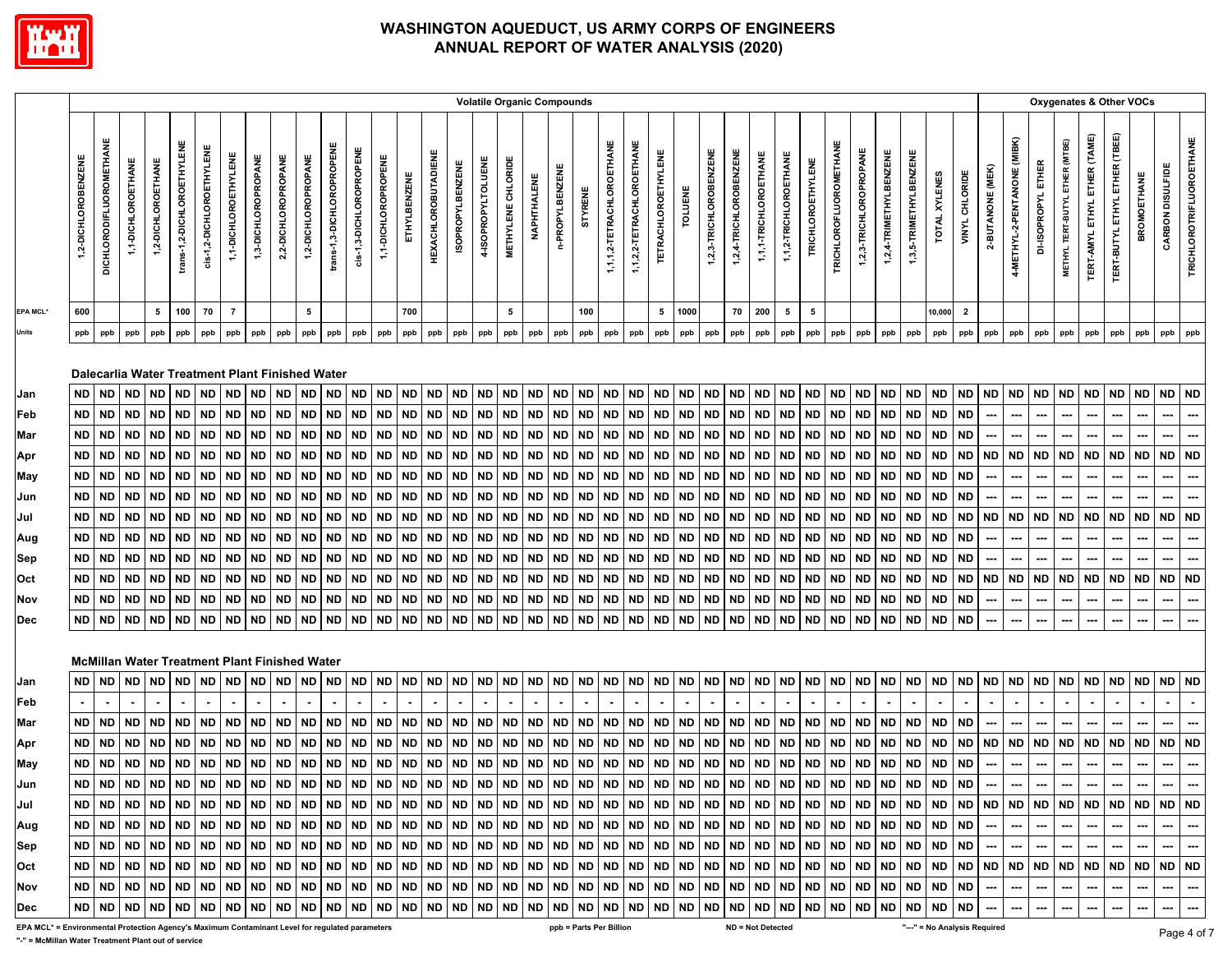

|                                                                                                 |              |                       |                   |                          |                 |                                                              |                          |                    |               |                          |                          |                          |                      |                          |                      |                        |                          |                          |                          |                          |                 |                          |                             | <b>Synthetic Organic Compounds</b> |                          |                        |           |                          |           |                          |                          |                             |           |                          |                          |                          |                              |                          |                        |                        |                        |                          |           |           |                          |
|-------------------------------------------------------------------------------------------------|--------------|-----------------------|-------------------|--------------------------|-----------------|--------------------------------------------------------------|--------------------------|--------------------|---------------|--------------------------|--------------------------|--------------------------|----------------------|--------------------------|----------------------|------------------------|--------------------------|--------------------------|--------------------------|--------------------------|-----------------|--------------------------|-----------------------------|------------------------------------|--------------------------|------------------------|-----------|--------------------------|-----------|--------------------------|--------------------------|-----------------------------|-----------|--------------------------|--------------------------|--------------------------|------------------------------|--------------------------|------------------------|------------------------|------------------------|--------------------------|-----------|-----------|--------------------------|
|                                                                                                 | ACENAPHTHENE | <b>ACENAPHTHYLENE</b> | <b>ACETOCHLOR</b> | <b>ACIFLOURFEN</b>       | <b>ALACHLOR</b> | <b>ALDICARB</b>                                              | ALDICARB SULFONE         | ALDICARB SULFOXIDE | <b>ALDRIN</b> | ANTHRACENE               | AROCHLOR 1016 (PCBs)     | AROCHLOR 1221 (PCBs)     | AROCHLOR 1232 (PCBs) | AROCHLOR 1242 (PCBs)     | AROCHLOR 1248 (PCBs) | AROCHLOR 1254 (PCBs)   | AROCHLOR 1260 (PCBs)     | TOTAL PCBS               | ATRAZINE                 | BAYGON                   | <b>BENTAZON</b> | BENZ(a)ANTHRACENE        | <b>BENZO(b)FLUORANTHENE</b> | <b>BENZO(g,h,l)PERYLENE</b>        | BENZO(a)PYRENE           | BENZO(K)FLUORATHENE    | alpha-BHC | beta-BHC                 | delta-BHC | <b>BROMACIL</b>          | <b>BUTACHLOR</b>         | <b>BUTYLBENZYLPHTHALATE</b> | CAFFEINE  | CARBARYL                 | <b>CARBOFURAN</b>        | alpha-CHLORDANE          | gamma-CHLORDANE              | CHLORDANE                | CHLORPYRIFOS (DURSBAN) | <b>CHLOROBENZILATE</b> | CHLORONEB              | CHLOROTHALONIL           | CHRYSENE  | $2,4-D$   | <b>DALAPON</b>           |
| <b>EPA MCL*</b>                                                                                 |              |                       |                   |                          | $\overline{2}$  |                                                              |                          |                    |               |                          |                          |                          |                      |                          |                      |                        |                          | 0.5                      | $\overline{\mathbf{3}}$  |                          |                 |                          |                             |                                    | 0.2                      |                        |           |                          |           |                          |                          |                             |           |                          | 40                       |                          |                              | $\mathbf{2}$             |                        |                        |                        |                          |           | 70        | 200                      |
|                                                                                                 | ppb          | ppb                   | ppb               | ppb                      | ppb             | ppb                                                          | ppb                      | ppb                | ppb           | ppb                      | ppb                      | ppb                      | ppb                  | ppb                      | ppb                  | ppb                    | ppb                      | ppb                      | ppb                      | ppb                      | ppb             | ppb                      | ppb                         | ppb                                | ppb                      | ppb                    | ppb       | ppb                      | ppb       | ppb                      | ppb                      | ppb                         | ppb       | ppb                      | ppb                      | ppb                      | ppb                          | ppb                      | ppb                    | ppb                    | ppb                    | ppb                      | ppb       | ppb       | ppb                      |
|                                                                                                 | ND ND        |                       | ND                | <b>ND</b>                | <b>ND</b>       | Dalecarlia Water Treatment Plant Finished Water<br><b>ND</b> | <b>ND</b>                |                    | ND ND         | <b>ND</b>                | <b>ND</b>                | <b>ND</b>                |                      | ND ND                    | <b>ND</b>            | <b>ND</b>              | $\sf ND$                 |                          | ND ND                    | <b>ND</b>                | <b>ND</b>       | <b>ND</b>                | ND ND                       |                                    | <b>ND</b>                | <b>ND</b>              | $\sf ND$  | <b>ND</b>                |           | ND ND                    | ND                       | <b>ND</b>                   | <b>ND</b> | ND ND                    |                          | <b>ND</b>                | <b>ND</b>                    | <b>ND</b>                |                        | ND ND                  | <b>ND</b>              | ND ND                    |           | <b>ND</b> | <b>ND</b>                |
|                                                                                                 |              |                       |                   |                          |                 |                                                              |                          |                    |               |                          |                          |                          |                      |                          |                      |                        |                          |                          |                          |                          |                 |                          |                             |                                    |                          |                        |           |                          |           |                          |                          |                             |           |                          |                          |                          |                              |                          |                        |                        |                        |                          |           |           |                          |
|                                                                                                 |              | ---                   | ---               |                          |                 |                                                              |                          |                    |               |                          |                          |                          | ---                  |                          | ---                  |                        |                          | ---                      |                          |                          |                 |                          | ---                         |                                    |                          |                        |           | ---                      |           |                          |                          | ---                         |           |                          |                          |                          | ---                          |                          |                        |                        |                        |                          |           |           | ---                      |
|                                                                                                 | ND ND        |                       | ND                | ND                       | <b>ND</b>       | <b>ND</b>                                                    | <b>ND</b>                | <b>ND</b>          | ND            | <b>ND</b>                | <b>ND</b>                | <b>ND</b>                | ND ND                |                          | <b>ND</b>            | <b>ND</b>              | <b>ND</b>                |                          | ND ND                    | <b>ND</b>                | <b>ND</b>       | <b>ND</b>                | <b>ND</b>                   | <b>ND</b>                          | ND                       | <b>ND</b>              | <b>ND</b> | <b>ND</b>                | <b>ND</b> | <b>ND</b>                | <b>ND</b>                | <b>ND</b>                   | <b>ND</b> | <b>ND</b>                | <b>ND</b>                | <b>ND</b>                | <b>ND</b>                    | <b>ND</b>                | <b>ND</b>              | ND                     | <b>ND</b>              | <b>ND</b>                | <b>ND</b> | <b>ND</b> | <b>ND</b>                |
|                                                                                                 |              | ---                   |                   |                          |                 |                                                              |                          |                    |               |                          | ---                      |                          |                      |                          |                      | ---                    |                          |                          |                          |                          |                 | ---                      |                             |                                    |                          |                        |           |                          |           |                          |                          | ---                         |           | ⊷                        |                          |                          | ---                          |                          |                        |                        |                        |                          |           |           | ---                      |
|                                                                                                 |              | ---                   | ---               |                          | ---             | ---                                                          | ---                      | ---                |               | ---                      | ---                      | ---                      | ---                  | ---                      | ---                  | ---                    | ---                      | ---                      | ---                      | ---                      | ---             | ---                      | ---                         | ---                                | ---                      | ---                    | ---       | ---                      | ⊷         |                          | ---                      | ---                         | ---       | ⊷                        |                          | ---                      | ---                          |                          | ---                    | ---                    |                        |                          | ---       | ---       | ---                      |
|                                                                                                 | ND           | <b>ND</b>             | ND                | <b>ND</b>                | <b>ND</b>       | <b>ND</b>                                                    | <b>ND</b>                |                    | ND ND         | <b>ND</b>                | <b>ND</b>                | <b>ND</b>                | ND ND                |                          | <b>ND</b>            | <b>ND</b>              | <b>ND</b>                |                          | ND ND                    | <b>ND</b>                | <b>ND</b>       | <b>ND</b>                | <b>ND</b>                   | <b>ND</b>                          | <b>ND</b>                | <b>ND</b>              | <b>ND</b> | <b>ND</b>                | <b>ND</b> | <b>ND</b>                | <b>ND</b>                | <b>ND</b>                   | <b>ND</b> | ND I                     | <b>ND</b>                | <b>ND</b>                | <b>ND</b>                    | <b>ND</b>                | <b>ND</b>              | <b>ND</b>              | <b>ND</b>              | <b>ND</b>                | <b>ND</b> | <b>ND</b> | <b>ND</b>                |
|                                                                                                 | ---          | ---                   | ---               | ---                      | ---             | ---                                                          | ---                      | ---                | ---           | ---                      | ---                      | ---                      | ---                  | $\hspace{0.05cm} \cdots$ | ---                  | ---                    | ---                      | ---                      | ---                      | ---                      | ---             | ---                      | ---                         | ---                                | $\hspace{0.05cm} \cdots$ | ---                    | ---       | ---                      | ---       | $\hspace{0.05cm} \cdots$ | ---                      | ---                         | ---       | ---                      | $\hspace{0.05cm} \cdots$ | ---                      | ---                          | ---                      | ---                    | ---                    | ---                    | ---                      | ---       | ---       | ---                      |
|                                                                                                 |              | ---                   | ---               |                          |                 |                                                              |                          |                    |               |                          | ---                      | ---                      |                      | ---                      | ---                  | ---                    |                          | ---                      | ---                      | ---                      |                 | ---                      | ---                         | ---                                |                          | ---                    | ---       | ---                      |           |                          | ---                      | ---                         |           | ---                      | ---                      |                          | ---                          |                          | ---                    | ---                    |                        |                          |           |           |                          |
|                                                                                                 | ND           | ND                    | ND                | ND                       | <b>ND</b>       | <b>ND</b>                                                    | ND                       | ND                 | <b>ND</b>     | <b>ND</b>                | <b>ND</b>                | <b>ND</b>                | <b>ND</b>            | <b>ND</b>                | <b>ND</b>            | <b>ND</b>              | <b>ND</b>                | <b>ND</b>                | <b>ND</b>                | ND                       | <b>ND</b>       | <b>ND</b>                | <b>ND</b>                   | ND                                 | ND.                      | <b>ND</b>              | <b>ND</b> | <b>ND</b>                | <b>ND</b> | <b>ND</b>                | <b>ND</b>                | <b>ND</b>                   | <b>ND</b> | <b>ND</b>                | <b>ND</b>                | <b>ND</b>                | ND                           | <b>ND</b>                | <b>ND</b>              | <b>ND</b>              | <b>ND</b>              | <b>ND</b>                | <b>ND</b> | <b>ND</b> | <b>ND</b>                |
|                                                                                                 | ---          | ---                   | ---               | ---                      | ---             | ---                                                          | ---                      | ---                | ---           | ---                      | ---                      | ---                      | ---                  | ---                      | ---                  | ---                    | ---                      | ---                      | ---                      | ---                      | ---             | ---                      | ---                         | ---                                | ---                      | ---                    | ---       | ---                      | ⊷         |                          | ---                      | ---                         | ---       | ---                      |                          | ---                      | ---                          | ---                      | ---                    | ---                    | ---                    | ---                      | ---       | ---       | ---                      |
|                                                                                                 |              | ---                   |                   |                          |                 |                                                              |                          |                    |               |                          | ---                      |                          |                      |                          |                      | ---                    |                          |                          |                          |                          |                 |                          |                             |                                    |                          | ---                    | ---       |                          |           |                          | ---                      | ---                         |           |                          |                          |                          | ---                          |                          |                        |                        |                        |                          |           |           |                          |
|                                                                                                 |              |                       |                   |                          |                 | <b>McMillan Water Treatment Plant Finished Water</b>         |                          |                    |               |                          |                          |                          |                      |                          |                      |                        |                          |                          |                          |                          |                 |                          |                             |                                    |                          |                        |           |                          |           |                          |                          |                             |           |                          |                          |                          |                              |                          |                        |                        |                        |                          |           |           |                          |
|                                                                                                 | ND           | ND                    | ND                | ND                       | <b>ND</b>       | <b>ND</b>                                                    | <b>ND</b>                | ND                 | <b>ND</b>     | <b>ND</b>                | <b>ND</b>                | <b>ND</b>                | ND ND                |                          | <b>ND</b>            | <b>ND</b>              | <b>ND</b>                | ND                       | <b>ND</b>                | ND                       | ND              | <b>ND</b>                | <b>ND</b>                   | <b>ND</b>                          | <b>ND</b>                | <b>ND</b>              | <b>ND</b> | ND                       | <b>ND</b> | ND                       | <b>ND</b>                | <b>ND</b>                   | ND        | <b>ND</b>                | ND                       | <b>ND</b>                | <b>ND</b>                    | <b>ND</b>                | <b>ND</b>              | <b>ND</b>              | ND                     | ND                       | <b>ND</b> | <b>ND</b> | <b>ND</b>                |
|                                                                                                 | $\sim$       | $\sim$                |                   |                          |                 |                                                              |                          |                    |               |                          |                          |                          |                      |                          |                      | $\sim$                 |                          |                          | $\blacksquare$           |                          |                 |                          |                             |                                    |                          |                        |           |                          |           |                          |                          |                             |           |                          |                          |                          |                              |                          |                        |                        |                        |                          |           |           |                          |
|                                                                                                 |              |                       |                   |                          |                 |                                                              |                          |                    |               |                          |                          |                          |                      |                          |                      |                        |                          |                          |                          |                          |                 |                          |                             |                                    |                          |                        | ---       |                          |           |                          |                          | ---                         |           |                          |                          |                          | ---                          |                          |                        |                        |                        |                          |           |           |                          |
|                                                                                                 | ND ND        |                       | <b>ND</b>         | <b>ND</b>                | <b>ND</b>       | <b>ND</b>                                                    | <b>ND</b>                |                    | ND ND         | <b>ND</b>                | <b>ND</b>                | <b>ND</b>                | ND ND                |                          | <b>ND</b>            | <b>ND</b>              | <b>ND</b>                |                          | ND ND                    | <b>ND</b>                | <b>ND</b>       | <b>ND</b>                |                             | ND ND                              | <b>ND</b>                | <b>ND</b>              | <b>ND</b> | <b>ND</b>                | <b>ND</b> | <b>ND</b>                | <b>ND</b>                | <b>ND</b>                   | <b>ND</b> | ND ND                    |                          | <b>ND</b>                | <b>ND</b>                    | <b>ND</b>                | <b>ND</b>              | <b>ND</b>              | <b>ND</b>              | <b>ND</b>                | <b>ND</b> | <b>ND</b> | <b>ND</b>                |
|                                                                                                 |              | ---                   | ---               | ---                      | ---             | ---                                                          | ---                      | ---                | ---           | ---                      | ---                      | ---                      | ---                  | ---                      | ---                  | ---                    | $\overline{\phantom{a}}$ | ---                      | ---                      |                          |                 | ---                      | ---                         | ---                                | ---                      | ---                    | ---       | ---                      | ---       | ---                      | ---                      | ---                         | ---       | ---                      | ---                      | ---                      | $\hspace{0.05cm} \cdots$     | ---                      | ---                    | ---                    |                        | ---                      | ---       | ---       |                          |
|                                                                                                 | ---          | ---                   |                   |                          |                 | ---                                                          |                          |                    |               |                          | ---                      |                          |                      |                          |                      | ---                    |                          |                          | ---                      |                          | ---             | ---                      | ---                         | ---                                |                          | ---                    |           | ---                      | ⊷         |                          |                          |                             |           |                          |                          |                          | ---                          | ---                      |                        |                        |                        |                          |           |           |                          |
|                                                                                                 | ND ND        |                       | ND.               | ND.                      |                 | ND ND ND                                                     |                          |                    |               | ND   ND   ND   ND   ND   |                          |                          |                      |                          | ND ND ND ND          |                        | <b>ND</b>                |                          | ND 0.1                   | <b>ND</b>                |                 |                          |                             | ND ND ND ND                        |                          | ND ND                  | <b>ND</b> | ND ND                    |           |                          | ND ND                    | <b>ND</b>                   | <b>ND</b> | ND ND ND                 |                          |                          | ND I                         |                          | ND ND ND               |                        | ND.                    | ND ND ND ND              |           |           |                          |
|                                                                                                 | ---          | …                     |                   |                          |                 |                                                              | $\overline{\phantom{a}}$ |                    |               | $\overline{\phantom{a}}$ |                          |                          | ---                  |                          | $\overline{a}$       |                        | $\overline{\phantom{a}}$ | $\hspace{0.05cm} \ldots$ |                          |                          |                 | ---                      | ---                         |                                    |                          |                        | ---       | $\overline{\phantom{a}}$ |           |                          | $\sim$                   | $\hspace{0.05cm} \cdots$    |           | $\overline{\phantom{a}}$ |                          |                          | $\overline{\phantom{a}}$     |                          | ---                    |                        |                        |                          | ---       | $\sim$    | $\cdots$                 |
|                                                                                                 | ---          | ---                   | ---               | $\hspace{0.05cm} \cdots$ | ---             | ---                                                          | $\hspace{0.05cm} \cdots$ | $\sim$             | ---           | $\cdots$                 | $\overline{\phantom{a}}$ | $\overline{\phantom{a}}$ | $\sim$               | $\cdots$                 | $\cdots$             | $\qquad \qquad \cdots$ | ---                      | ---                      | $\cdots$                 | $\hspace{0.05cm} \cdots$ | ---             | ---                      | ---                         | $\hspace{0.05cm} \cdots$           | $\cdots$                 | $\cdots$               | ---       | $\cdots$                 | ---       | ---                      | ---                      | $\sim$                      | ---       | $\cdots$                 | $\sim$ $\sim$            | ---                      | ---                          | $\hspace{0.05cm} \cdots$ | ---                    | $\cdots$               | $\qquad \qquad \cdots$ | ---                      | ---       | $\sim$    | $\hspace{0.05cm} \cdots$ |
|                                                                                                 |              | ---                   | ---               | <b>ND</b>                | $\sim$          |                                                              |                          | ND ND ND ND        |               | $\sim$                   |                          |                          |                      |                          |                      |                        |                          |                          | $\sim$                   |                          | ND ND           | $\overline{\phantom{a}}$ | $\sim$                      | ---                                | $\cdots$                 | $\qquad \qquad \cdots$ | $\sim$    | $\sim$                   | ---       | ---                      | $\overline{\phantom{a}}$ | $\hspace{0.05cm} \cdots$    | $\sim$    |                          | ND ND                    | $\hspace{0.05cm} \cdots$ | $\sim$                       | ND                       | $\sim$                 | $\sim$                 | $\cdots$               | $\overline{\phantom{a}}$ | $\sim$    | ND ND     |                          |
|                                                                                                 |              | ND ND ND              |                   | ---                      | ND              | ---                                                          | ---                      | ---                | ---           | ND                       | ---                      | ---                      | ---                  | ---                      | ---                  | ---                    | ---                      | ---                      | <b>ND</b>                | $\hspace{0.05cm} \cdots$ | ---             |                          |                             | ND ND ND                           | <b>ND</b>                | <b>ND</b>              | <b>ND</b> |                          |           | ND ND ND                 | <b>ND</b>                | <b>ND</b>                   | ND        | $\cdots$                 | ---                      | <b>ND</b>                | <b>ND</b>                    | $\hspace{0.05cm} \cdots$ |                        | ND ND                  | ND.                    | ND                       | <b>ND</b> | ---       | ---                      |
|                                                                                                 | ---          | ---                   | ---               |                          | ---             | ---                                                          | ---                      | ---                |               | ---                      | ---                      | ---                      | ---                  | ---                      | ---                  | $\qquad \qquad \cdots$ | ---                      | ---                      | $\hspace{0.05cm} \cdots$ | ---                      | ---             | ---                      | ---                         | ---                                | $\sim$                   | ---                    | ---       | $\overline{\phantom{a}}$ | ---       |                          | ---                      | ---                         | ---       | $\cdots$                 | $\cdots$                 | $\qquad \qquad \cdots$   | ---                          | ---                      | ---                    | ---                    | ---                    | ---                      | ---       | ---       | $\overline{\phantom{a}}$ |
| EPA MCL* = Environmental Protection Agency's Maximum Contaminant Level for regulated parameters |              |                       |                   |                          |                 |                                                              |                          |                    |               |                          |                          |                          |                      |                          |                      |                        |                          |                          |                          |                          |                 | ppb = Parts Per Billion  |                             |                                    |                          |                        |           | ND = Not Detected        |           |                          |                          |                             |           |                          |                          |                          | "---" = No Analysis Required |                          |                        |                        |                        |                          |           |           |                          |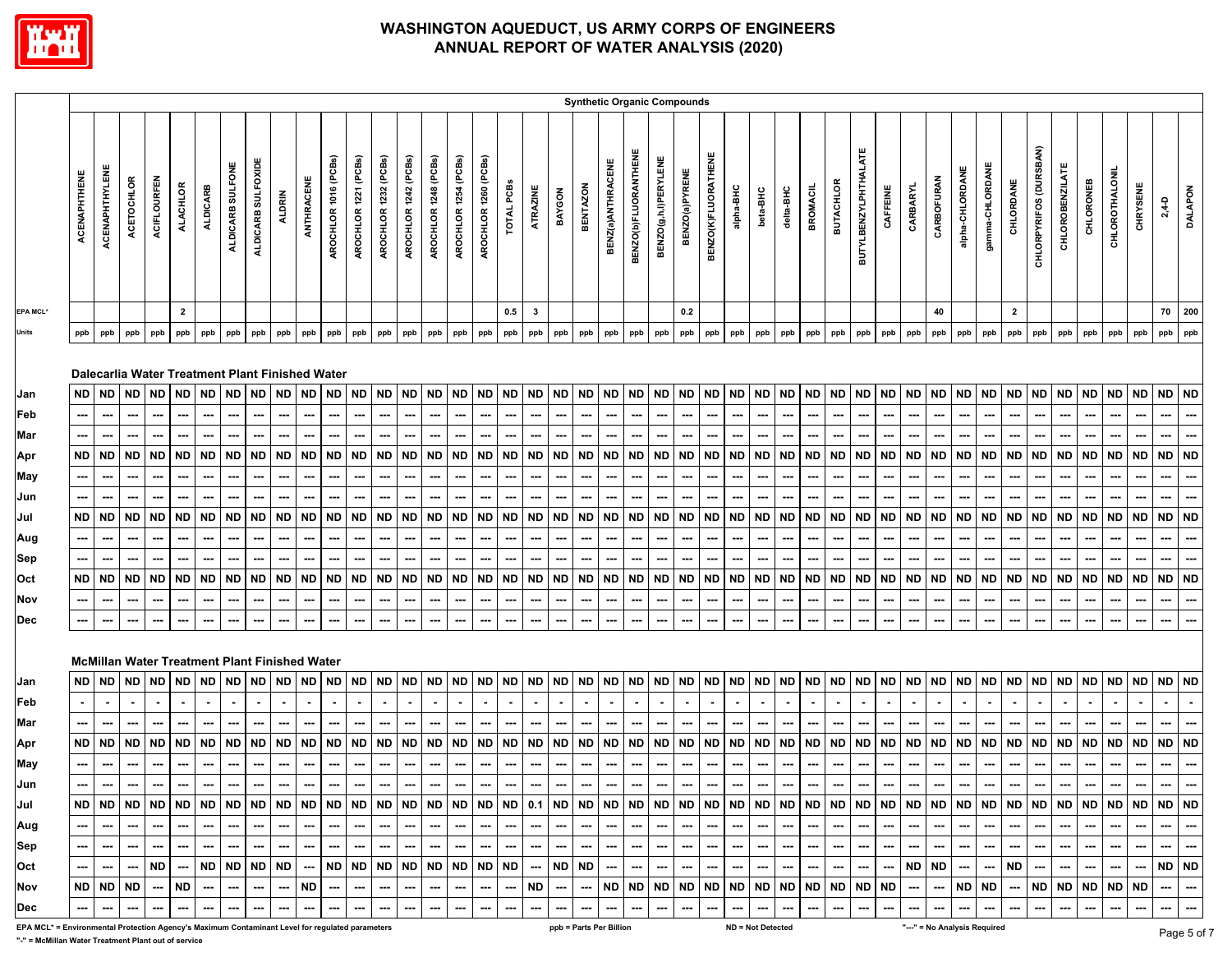

|                                                                                                 |           |                              |             |                       |          |                                                             |           |           |                       |                |                          |                 |                   |                 |                         |                          |                            |                   |                          |                     |                     | <b>Synthetic Organic Compounds</b> |                    |                |               |           |                         |                          |           |                     |                 |                 |                   |                    |                              |                                  |                     |                         |                   |           |                      |                      |                    |                  |                   |                 |                     |             |
|-------------------------------------------------------------------------------------------------|-----------|------------------------------|-------------|-----------------------|----------|-------------------------------------------------------------|-----------|-----------|-----------------------|----------------|--------------------------|-----------------|-------------------|-----------------|-------------------------|--------------------------|----------------------------|-------------------|--------------------------|---------------------|---------------------|------------------------------------|--------------------|----------------|---------------|-----------|-------------------------|--------------------------|-----------|---------------------|-----------------|-----------------|-------------------|--------------------|------------------------------|----------------------------------|---------------------|-------------------------|-------------------|-----------|----------------------|----------------------|--------------------|------------------|-------------------|-----------------|---------------------|-------------|
|                                                                                                 | 2,4-DB    | DCPA MONO & DIACID DEGRADATE | $2,4'$ -DDD | $2,4$ <sup>-DDE</sup> | 2,4'-DDT | 4,4'-DDD                                                    | 4,4'-DDE  | 4,4'-DDT  | DIBENZ(a,h)ANTHRACENE | <b>DICAMBA</b> | 3,5-DICHLOROBENZOIC ACID | DICHLORPROP     | DICHLORVOS (DDVP) | <b>DIELDRIN</b> | <b>DIETHYLPHTHALATE</b> | di-(2-ETHYLHEXYL)ADIPATE | di-(2-ETHYLHEXYL)PHTHALATE | <b>DIMETHOATE</b> | <b>DIMETHYLPHTHALATE</b> | DI-N-BUTYLPHTHALATE | DI-N-OCTYLPHTHALATE | 2,4-DINITROTOLUENE                 | 2,6-DINITROTOLUENE | <b>DINOSEB</b> | <b>DIQUAT</b> | ENDOTHALL | ENDRIN                  | ENDRIN ALDEHYDE          | EPTC      | <b>FLUORANTHENE</b> | <b>FLUORENE</b> | GLYPHOSATE      | <b>HEPTACHLOR</b> | HEPTACHLOR EPOXIDE | <b>HEXACHLOROBENZENE</b>     | <b>HEXACHLOROCYCLOPENTADIENE</b> | 3-HYDROXYCARBOFURAN | INDENO(1,2,3,c,d)PYRENE | <b>ISOPHORONE</b> | LINDANE   | ENDOSULFAN I (alpha) | ENDOSULFAN II (beta) | ENDOSULFAN SULFATE | <b>MALATHION</b> | <b>METHIOCARB</b> | <b>METHOMYL</b> | <b>METHOXYCHLOR</b> |             |
| EPA MCL*                                                                                        |           |                              |             |                       |          |                                                             |           |           |                       |                |                          |                 |                   |                 |                         | 400                      | 6                          |                   |                          |                     |                     |                                    |                    | $\overline{7}$ | 20            | 100       | $\overline{\mathbf{2}}$ |                          |           |                     |                 | 700             | 0.4               | 0.2                | $\mathbf{1}$                 | 50                               |                     |                         |                   | 0.2       |                      |                      |                    |                  |                   |                 | 40                  |             |
| Units                                                                                           | ppb       | ppb                          | ppb         | ppb                   | ppb      | ppb                                                         | ppb       | ppb       | ppb                   | ppb            | ppb                      | ppb             | ppb               | ppb             | ppb                     | ppb                      | ppb                        | ppb               | ppb                      | ppb                 | ppb                 | ppb                                | ppb                | ppb            | ppb           | ppb       | ppb                     | ppb                      | ppb       | ppb                 | ppb             | ppb             | ppb               | ppb                | ppb                          | ppb                              | ppb                 | ppb                     | ppb               | ppb       | ppb                  | ppb                  | ppb                | ppb              | ppb               | ppb             | ppb                 |             |
|                                                                                                 |           |                              | ND ND ND ND |                       |          | Dalecarlia Water Treatment Plant Finished Water<br>ND ND ND |           |           | ND ND                 | ND             | <b>ND</b>                |                 | ND ND             |                 | ND ND ND ND ND ND ND ND |                          |                            |                   |                          |                     |                     | ND ND ND                           |                    | ND             | ND ND         |           |                         | ND ND ND ND              |           |                     |                 | ND ND ND        |                   |                    | ND ND ND                     |                                  | <b>ND</b>           | ND ND                   |                   |           |                      | ND ND ND ND ND       |                    | ND ND            |                   | <b>ND ND</b>    |                     |             |
| Jan<br>Feb                                                                                      |           |                              |             |                       |          |                                                             |           |           |                       |                |                          |                 |                   |                 |                         |                          |                            |                   |                          |                     |                     |                                    |                    |                |               |           |                         |                          |           |                     |                 |                 |                   |                    |                              |                                  |                     |                         |                   |           |                      |                      |                    |                  |                   |                 |                     |             |
| Mar                                                                                             |           |                              |             |                       | ---      |                                                             |           |           |                       |                |                          |                 |                   |                 |                         |                          |                            | ---               |                          |                     |                     |                                    |                    |                |               |           |                         |                          |           |                     |                 |                 |                   |                    |                              |                                  |                     |                         |                   |           |                      |                      |                    |                  |                   |                 |                     |             |
| Apr                                                                                             |           | ND ND                        | ND ND       |                       |          | ND ND ND                                                    |           | <b>ND</b> | <b>ND</b>             | <b>ND</b>      | <b>ND</b>                | <b>ND</b>       | <b>ND</b>         | <b>ND</b>       | ND                      | <b>ND</b>                | <b>ND</b>                  |                   | ND ND ND                 |                     | <b>ND</b>           | <b>ND</b>                          | <b>ND</b>          | <b>ND</b>      | ND ND         |           | ND                      | ND.                      | <b>ND</b> | <b>ND</b>           | ND I            | <b>ND</b>       | <b>ND</b>         | <b>ND</b>          | <b>ND</b>                    | <b>ND</b>                        | ND                  | ND ND                   |                   | <b>ND</b> | <b>ND</b>            | <b>ND</b>            | <b>ND</b>          | ND ND            |                   | <b>ND</b>       | <b>ND</b>           |             |
| May                                                                                             |           | ---                          | ---         | ---                   | ---      | ---                                                         |           | ---       | …                     | ---            | ---                      | ┅               | ---               |                 | ---                     | ---                      | ---                        | ---               | ---                      | ---                 | ---                 | ---                                | ---                | ---            | ---           |           |                         |                          |           | ---                 | ---             | ⊷               | …                 | ---                | ---                          | ---                              | ---                 | ---                     |                   |           | ---                  |                      | ---                |                  | ---               | ---             |                     |             |
| Jun                                                                                             |           | ---                          |             |                       | ---      | Ξ.                                                          |           | ---       |                       |                |                          | ---             |                   |                 |                         |                          |                            | ---               | ---                      |                     | -−∙                 |                                    |                    | ---            |               |           |                         |                          |           |                     | ---             |                 |                   | ---                |                              |                                  |                     |                         |                   |           |                      |                      |                    |                  |                   |                 |                     |             |
| Jul                                                                                             |           |                              |             |                       |          | ND   ND   ND   ND   ND   ND   ND                            |           | <b>ND</b> | <b>ND</b>             | <b>ND</b>      | <b>ND</b>                | <b>ND</b>       | <b>ND</b>         | ND.             |                         | ND ND                    | <b>ND</b>                  |                   | <b>ND ND ND</b>          |                     | <b>ND</b>           | ND ND                              |                    |                | ND ND ND      |           | ND.                     | ND ND                    |           | ND                  |                 | <b>ND ND ND</b> |                   | <b>ND</b>          | <b>ND</b>                    | <b>ND</b>                        | ND ND ND            |                         |                   |           |                      | ND ND ND ND          |                    | ND ND            |                   | <b>ND</b>       | <b>ND</b>           |             |
| Aug                                                                                             |           |                              |             |                       | ---      | ---                                                         | ---       | ---       |                       |                | ⊷                        |                 |                   |                 |                         |                          |                            | ---               | ---                      | …                   | …                   | ---                                | ---                | ---            | ---           |           |                         |                          |           | --                  | ---             | ⊷               | …                 | ---                | ---                          | ---                              | ---                 | ---                     |                   |           |                      | ---                  | ---                | ---              | ---               | ⊷               |                     |             |
| Sep                                                                                             |           |                              |             |                       |          |                                                             |           |           |                       |                |                          |                 |                   |                 |                         |                          |                            |                   | -−                       |                     |                     |                                    |                    |                |               |           |                         |                          |           |                     |                 |                 |                   |                    |                              |                                  |                     |                         |                   |           |                      |                      |                    |                  |                   |                 |                     |             |
| Oct                                                                                             | <b>ND</b> | <b>ND</b>                    | ND          | <b>ND</b>             | ND       | <b>ND</b>                                                   | <b>ND</b> | <b>ND</b> | <b>ND</b>             | <b>ND</b>      | <b>ND</b>                | <b>ND</b>       | <b>ND</b>         | <b>ND</b>       | <b>ND</b>               | <b>ND</b>                | <b>ND</b>                  | ND                | <b>ND</b>                | <b>ND</b>           | <b>ND</b>           | <b>ND</b>                          | <b>ND</b>          | ND             | ND            | <b>ND</b> | ND                      | <b>ND</b>                | <b>ND</b> | ND                  | <b>ND</b>       | <b>ND</b>       | <b>ND</b>         | <b>ND</b>          | <b>ND</b>                    | <b>ND</b>                        | ND                  | <b>ND</b>               | <b>ND</b>         | <b>ND</b> | <b>ND</b>            | <b>ND</b>            | <b>ND</b>          | <b>ND</b>        | <b>ND</b>         | <b>ND</b>       | <b>ND</b>           |             |
| Nov                                                                                             |           |                              |             |                       |          |                                                             |           |           |                       |                |                          |                 |                   |                 |                         |                          |                            |                   |                          |                     |                     |                                    |                    |                |               |           |                         |                          |           |                     |                 |                 |                   |                    |                              |                                  |                     |                         |                   |           |                      |                      |                    |                  |                   |                 |                     |             |
| Dec                                                                                             |           |                              |             |                       |          |                                                             |           |           |                       |                |                          |                 |                   |                 |                         |                          |                            |                   |                          |                     |                     |                                    |                    |                |               |           |                         |                          |           |                     |                 |                 |                   |                    |                              |                                  |                     |                         |                   |           |                      |                      |                    |                  |                   |                 |                     |             |
|                                                                                                 |           |                              |             |                       |          | <b>McMillan Water Treatment Plant Finished Water</b>        |           |           |                       |                |                          |                 |                   |                 |                         |                          |                            |                   |                          |                     |                     |                                    |                    |                |               |           |                         |                          |           |                     |                 |                 |                   |                    |                              |                                  |                     |                         |                   |           |                      |                      |                    |                  |                   |                 |                     |             |
| Jan                                                                                             | <b>ND</b> | <b>ND</b>                    | ND ND       |                       |          | ND ND ND                                                    |           |           | ND ND                 | <b>ND</b>      | ND                       | <b>ND</b>       | <b>ND</b>         | <b>ND</b>       | ND ND                   |                          | <b>ND</b>                  | ND                | <b>ND</b>                | <b>ND</b>           | <b>ND</b>           | <b>ND</b>                          | <b>ND</b>          | ND             | ND ND         |           | <b>ND</b>               | ND                       | <b>ND</b> | <b>ND</b>           | ND ND           |                 | <b>ND</b>         | <b>ND</b>          | <b>ND</b>                    | <b>ND</b>                        | <b>ND</b>           | ND ND                   |                   | <b>ND</b> | <b>ND</b>            | <b>ND</b>            | <b>ND</b>          | ND ND            |                   | ND ND           |                     |             |
| Feb                                                                                             |           |                              |             |                       |          |                                                             |           |           |                       |                |                          |                 |                   |                 |                         |                          |                            |                   |                          |                     |                     |                                    |                    |                |               |           |                         |                          |           |                     |                 |                 |                   |                    |                              |                                  |                     |                         |                   |           |                      |                      |                    |                  |                   |                 |                     |             |
| Mar                                                                                             |           |                              |             |                       |          |                                                             |           |           |                       |                |                          |                 |                   |                 |                         |                          |                            |                   |                          |                     |                     |                                    |                    |                |               |           |                         |                          |           |                     |                 |                 |                   |                    |                              |                                  |                     |                         |                   |           |                      |                      |                    |                  |                   |                 |                     |             |
| Apr                                                                                             |           |                              | ND ND ND ND |                       |          | ND ND                                                       | <b>ND</b> |           | ND ND                 | <b>ND</b>      |                          | ND ND           | <b>ND</b>         | <b>ND</b>       | ND ND                   |                          | <b>ND</b>                  |                   | ND ND ND                 |                     |                     | ND ND ND                           |                    |                | ND ND ND      |           | <b>ND</b>               | ND                       | ND        | ND                  | ND ND           |                 | ND ND             |                    | ND ND                        |                                  | ND ND ND            |                         |                   | <b>ND</b> | ND ND                |                      | ND                 | ND ND            |                   | ND ND           |                     |             |
| May                                                                                             |           |                              |             |                       |          | ---                                                         |           |           |                       |                |                          |                 |                   |                 |                         |                          |                            |                   | ---                      |                     | …                   | ---                                | ---                | ---            |               |           |                         |                          |           |                     |                 |                 |                   | ---                | ---                          |                                  | ---                 |                         |                   |           |                      |                      | ---                |                  |                   |                 |                     |             |
| Jun                                                                                             | ---       | ---                          |             |                       |          | ND ND ND ND ND ND ND                                        |           |           | ---                   |                | ---                      |                 |                   |                 |                         |                          |                            |                   |                          |                     |                     |                                    |                    |                |               |           |                         |                          |           |                     |                 |                 |                   |                    |                              |                                  |                     |                         |                   |           |                      |                      |                    |                  |                   | ND ND           |                     |             |
| Jul                                                                                             |           |                              |             |                       |          |                                                             |           |           |                       |                |                          |                 |                   |                 |                         |                          |                            |                   |                          |                     |                     |                                    |                    |                |               |           |                         |                          |           |                     |                 |                 |                   |                    |                              |                                  |                     |                         |                   |           |                      |                      |                    |                  |                   |                 |                     |             |
| Aug<br>Sep                                                                                      |           |                              |             |                       |          | …                                                           |           |           |                       |                |                          |                 |                   |                 |                         |                          |                            |                   |                          |                     |                     |                                    |                    |                |               |           |                         |                          |           |                     |                 |                 |                   |                    |                              |                                  |                     |                         |                   |           |                      |                      |                    |                  |                   |                 |                     |             |
| Oct                                                                                             | ND ND     |                              |             |                       | ---      | ---                                                         |           | ---       | ---                   | <b>ND</b>      | ${\sf ND}$               | ---<br>$\sf ND$ |                   | <b>ND</b>       | ---                     |                          |                            | ---               | ---                      | ---                 |                     | …                                  |                    |                | ND ND ND      |           | <b>ND</b>               |                          |           | ---<br>---          | ---<br>---      | ND ND ND        |                   |                    | ---                          |                                  | <b>ND</b>           | ---<br>---              |                   | <b>ND</b> |                      |                      | ---<br>            | ---<br>---       | <b>ND</b>         | ND ND           |                     |             |
| Nov                                                                                             |           | ---                          |             | ND ND                 | ---      | ND ND ND                                                    |           | ND ND     |                       | ---            | ---                      | ┄               | <b>ND</b>         | <b>ND</b>       | ND ND                   |                          | <b>ND</b>                  | ---               | ---<br>ND ND ND          |                     | <b>ND</b>           | ND ND                              |                    | ---            | ---           |           |                         | ND ND ND                 |           | ND                  | <b>ND</b>       | ---             | ND ND             |                    | <b>ND</b>                    | <b>ND</b>                        | ---                 | ND ND                   |                   | ND ND ND  |                      |                      | ND                 | <b>ND</b>        | ---               | ---             | <b>ND</b>           |             |
| Dec                                                                                             |           |                              |             |                       |          | ---                                                         |           | …         |                       |                |                          |                 |                   |                 |                         |                          |                            | ---               | ---                      |                     |                     |                                    |                    | ---            | ---           |           |                         |                          |           |                     | ---             | ---             | …                 | ---                |                              |                                  |                     |                         |                   |           |                      |                      | ---                | ---              | ---               | ---             | ---                 |             |
| EPA MCL* = Environmental Protection Agency's Maximum Contaminant Level for regulated parameters |           |                              |             |                       |          |                                                             |           |           |                       |                |                          |                 |                   |                 |                         |                          |                            |                   |                          |                     |                     | ppb = Parts Per Billion            |                    |                |               |           |                         | <b>ND = Not Detected</b> |           |                     |                 |                 |                   |                    | "---" = No Analysis Required |                                  |                     |                         |                   |           |                      |                      |                    |                  |                   |                 |                     | Page 6 of 7 |

**"-" = McMillan Water Treatment Plant out of service**